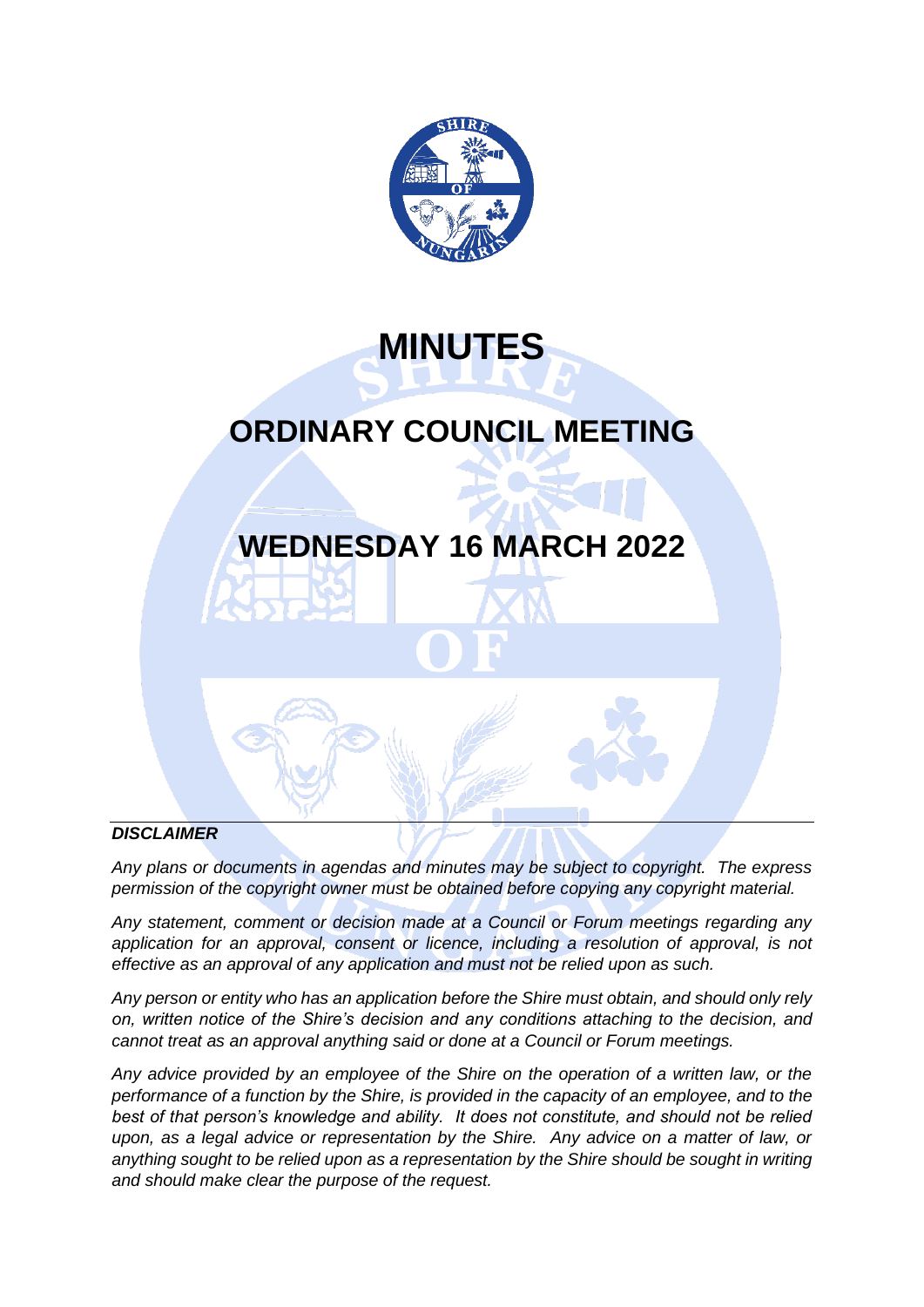# **TABLE OF CONTENTS**

| 1.  |      |                                                                  |  |  |  |
|-----|------|------------------------------------------------------------------|--|--|--|
| 2.  |      |                                                                  |  |  |  |
|     | 2.1  |                                                                  |  |  |  |
|     | 2.2  |                                                                  |  |  |  |
|     | 2.3  |                                                                  |  |  |  |
|     |      |                                                                  |  |  |  |
|     | 3.1  |                                                                  |  |  |  |
|     | 3.2  |                                                                  |  |  |  |
|     |      |                                                                  |  |  |  |
|     | 4.1  | <b>RESPONSE TO PREVIOUS PUBLIC QUESTIONS TAKEN ON NOTICE 5</b>   |  |  |  |
|     | 4.2  |                                                                  |  |  |  |
|     |      |                                                                  |  |  |  |
|     | 5.1  |                                                                  |  |  |  |
|     | 5.2  | DISCLOSURES OF INTEREST THAT MAY CAUSE A CONFLICT 5              |  |  |  |
| 6.  |      | ANNOUNCEMENT BY THE PRESIDING MEMBER (WITHOUT DISCUSSION)  5     |  |  |  |
| 7.  |      | PREVIOUS COUNCIL MEETING MINUTES <b>AND ALL AND CONSTRUCTS</b> 5 |  |  |  |
|     | 7.1  |                                                                  |  |  |  |
| 8.  |      |                                                                  |  |  |  |
|     | 8.1  |                                                                  |  |  |  |
|     | 8.2  | LISTING OF PAYMENTS FOR THE MONTH OF FEBRUARY 2022 11            |  |  |  |
|     | 8.3  | MONTHLY STATEMENT OF FINANCIAL ACTIVITY FOR THE PERIOD           |  |  |  |
|     | 8.4  |                                                                  |  |  |  |
|     | 8.5  | 20<br><b>COMPLIANCE AUDIT RETURN 2021/22</b>                     |  |  |  |
|     | 8.6  | <b>ADOPTION - NUNGARIN CARAVAN BASE FUTURE MASTER PLAN  24</b>   |  |  |  |
|     | 8.7  | <b>REQUEST TO REDUCE FEES - AUSTRALIAN ARMY CADETS CAMP 27</b>   |  |  |  |
|     | 8.8  | <b>REQUEST TO USE COUNCIL WATER AND LAND FOR CARWASH DURING</b>  |  |  |  |
|     |      |                                                                  |  |  |  |
|     |      |                                                                  |  |  |  |
|     |      |                                                                  |  |  |  |
| 10. |      |                                                                  |  |  |  |
| 11. |      |                                                                  |  |  |  |
|     | 11.1 |                                                                  |  |  |  |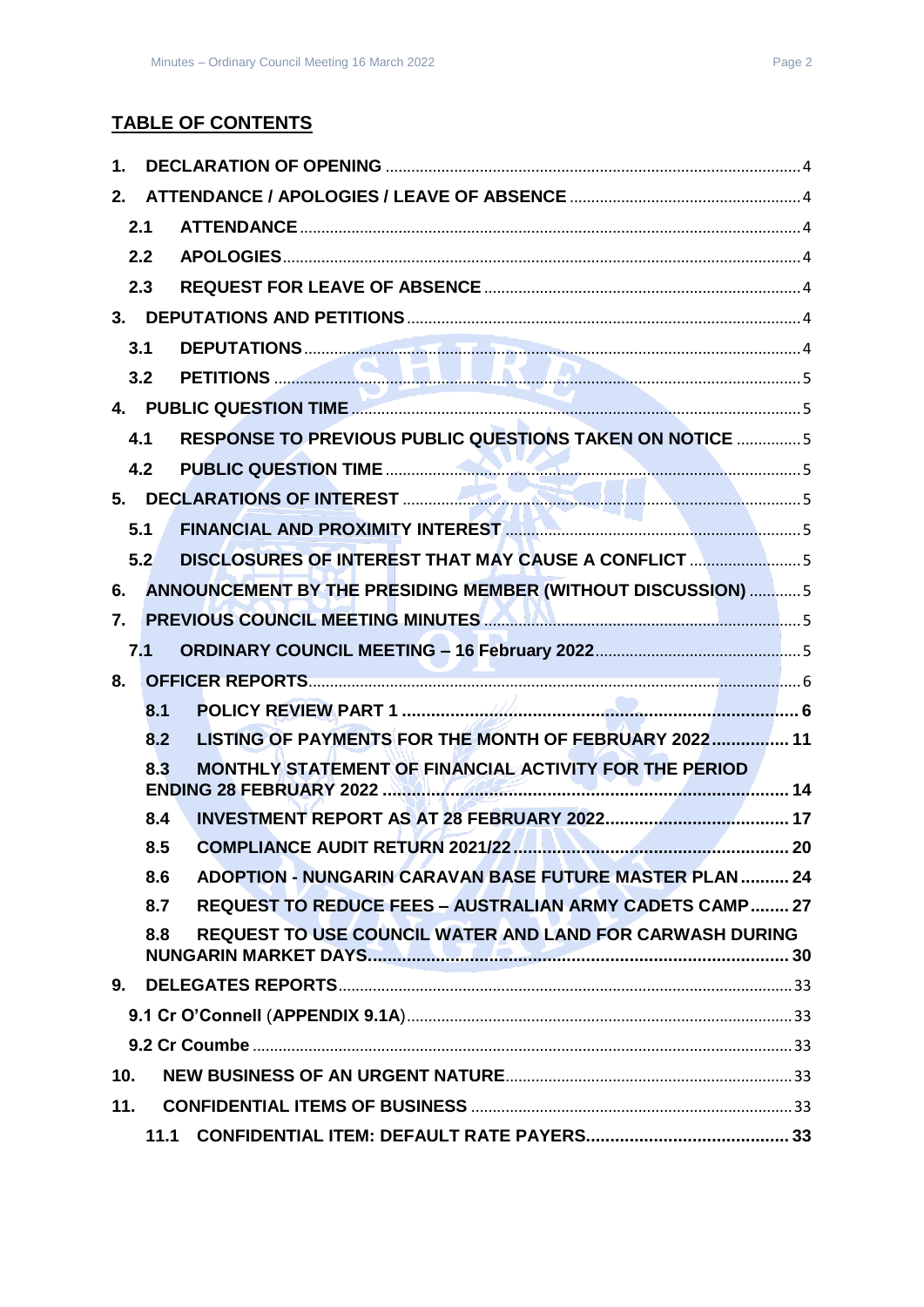| 11.2 CONFIDENTIAL ITEM: CHIEF EXECUTIVE OFFICER ANNUAL |  |
|--------------------------------------------------------|--|
|                                                        |  |
|                                                        |  |

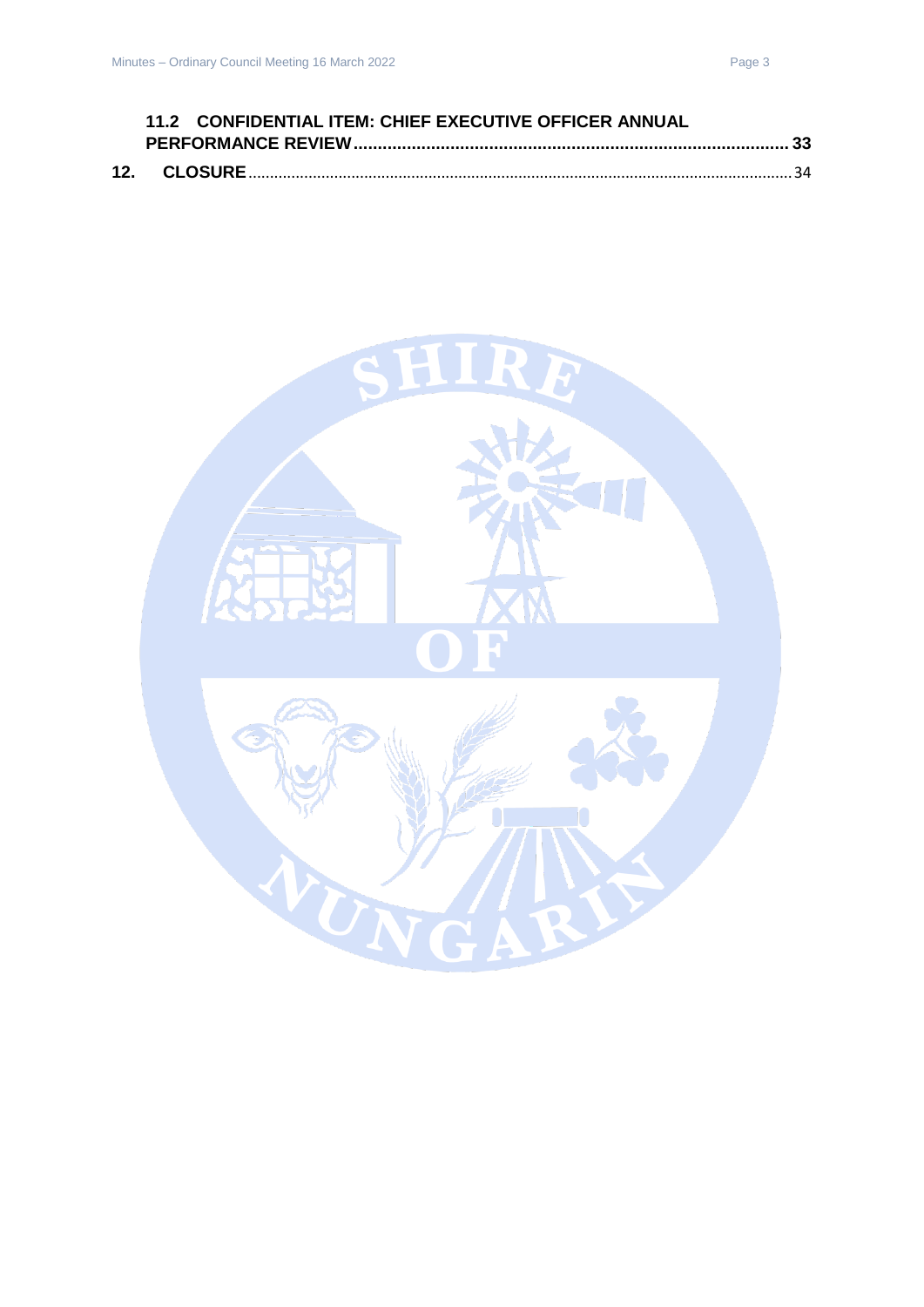# **AGENDA**

# <span id="page-3-0"></span>**1. DECLARATION OF OPENING**

The Presiding Member declared the meeting open at 3:00pm.

# *Affirmation of Civic Duty and Responsibility as Read*

*I make this Affirmation in good faith on behalf of Councillors and Officers of the Shire of Nungarin. We collectively declare we will duly, faithfully, honestly and with integrity fulfil the duties of our respective office and positions for all the people in the district according to the best of our judgment and ability.*

Acknowledgement of Traditional Custodians as read

We wish to acknowledge the Traditional Custodians of the land we are meeting on, the Njaki Njaki Nyoongar people, and recognise the contribution of Elders past, present and future.

# <span id="page-3-2"></span><span id="page-3-1"></span>**2. ATTENDANCE / APOLOGIES / LEAVE OF ABSENCE**

# **2.1 ATTENDANCE**

# **Councillors**

Shire President Cr P de Lacy Deputy Shire President Cr G Coumbe Elected Member Cr RE O'Connell Elected Member Cr K Dayman Elected Member Cr J Davis Elected Member Cr W Lee Elected Member **Cr M Caughey** 

# **Council Officers**

Chief Executive Officer Mr L Long Manager Works & Services Mr C Large

#### **Observers / Visitors** Nil

<span id="page-3-3"></span>**2.2 APOLOGIES**

- Nil
- <span id="page-3-4"></span>**2.3 REQUEST FOR LEAVE OF ABSENCE** Nil

# <span id="page-3-6"></span><span id="page-3-5"></span>**3. DEPUTATIONS AND PETITIONS**

**3.1 DEPUTATIONS** Nil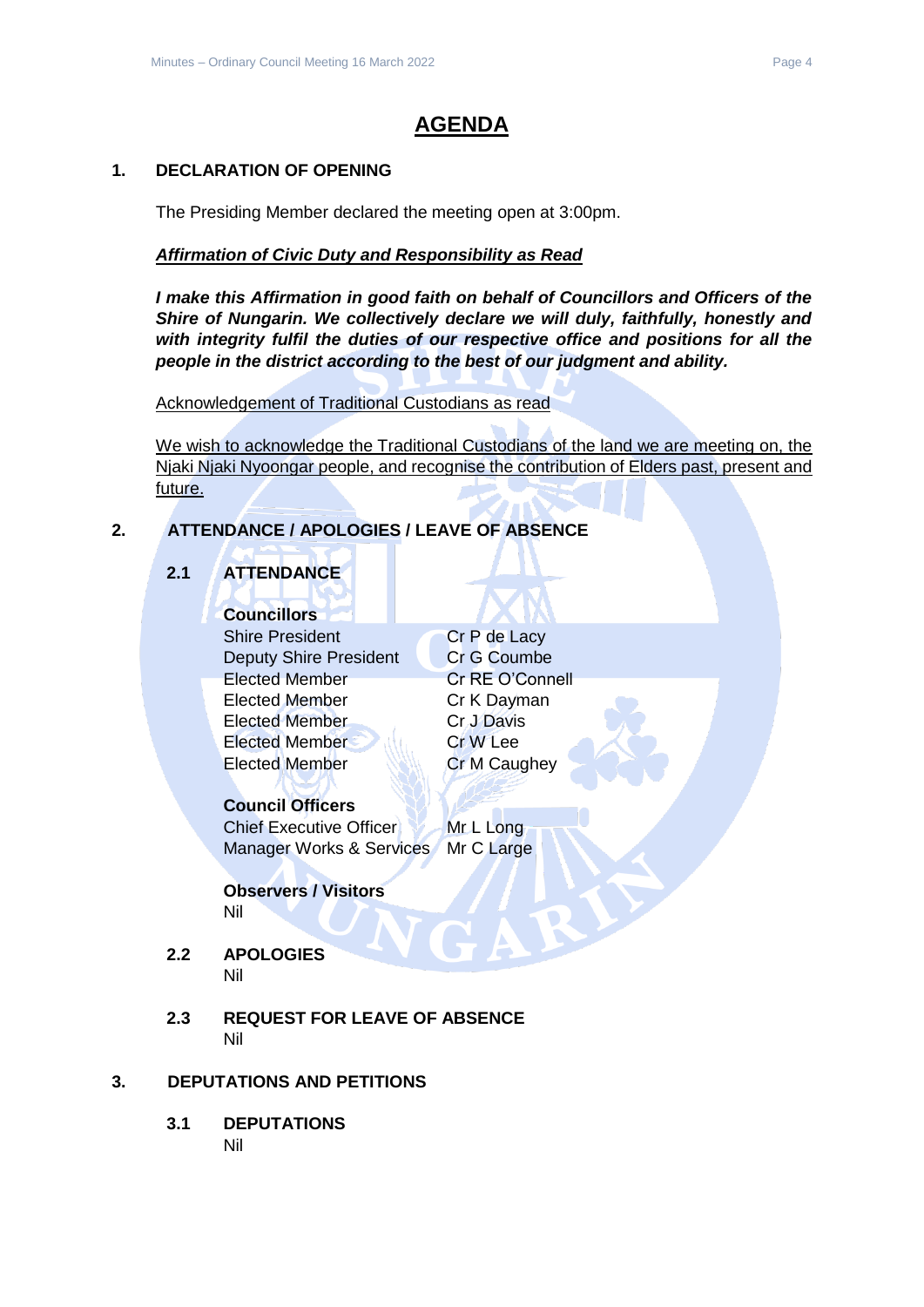#### <span id="page-4-0"></span>**3.2 PETITIONS** Nil

#### <span id="page-4-2"></span><span id="page-4-1"></span>**4. PUBLIC QUESTION TIME**

- **4.1 RESPONSE TO PREVIOUS PUBLIC QUESTIONS TAKEN ON NOTICE** Nil
- <span id="page-4-3"></span>**4.2 PUBLIC QUESTION TIME** Nil

#### <span id="page-4-5"></span><span id="page-4-4"></span>**5. DECLARATIONS OF INTEREST**

- **5.1 FINANCIAL AND PROXIMITY INTEREST** CEO declared a financial interest relating to confidential item 11.2
- <span id="page-4-6"></span>**5.2 DISCLOSURES OF INTEREST THAT MAY CAUSE A CONFLICT** Nil
- <span id="page-4-7"></span>**6. ANNOUNCEMENT BY THE PRESIDING MEMBER (WITHOUT DISCUSSION)** Nil

# <span id="page-4-9"></span><span id="page-4-8"></span>**7. PREVIOUS COUNCIL MEETING MINUTES**

**7.1 ORDINARY COUNCIL MEETING – 16 February 2022**

**COUNCIL RESOLUTION 6805/03/22** 

VON

**That the Minutes of the Ordinary Council Meeting held on 16 February 2022 be confirmed as being a true and accurate record.**

**Moved: Cr K Dayman Seconded: Cr M Caughey**

**CARRIED 7 / 7**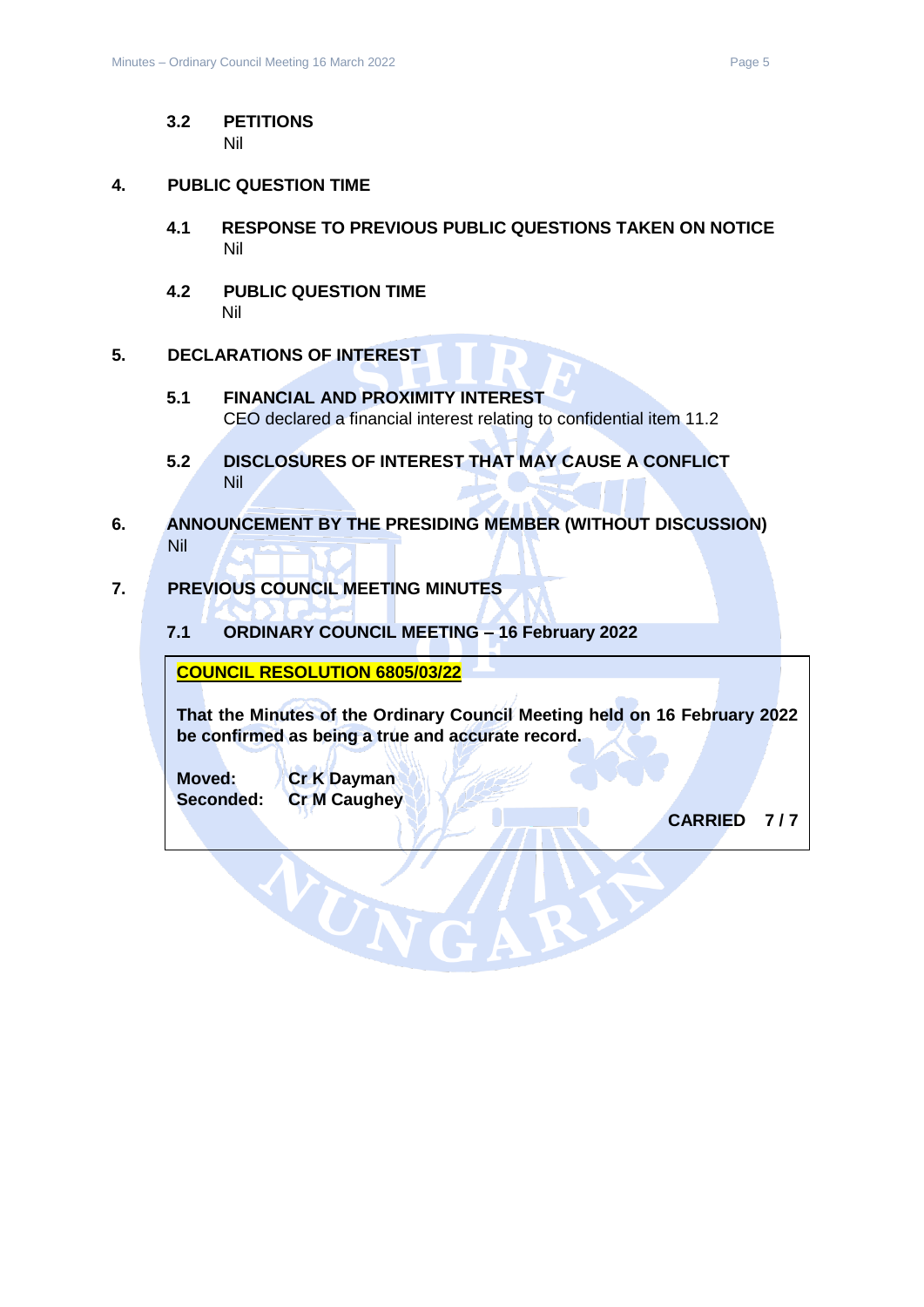#### <span id="page-5-0"></span>**8. OFFICER REPORTS**

<span id="page-5-1"></span>

| 8.1<br><b>POLICY REVIEW PART 1</b> |                                       |  |
|------------------------------------|---------------------------------------|--|
| <b>File Ref:</b>                   | 3.11                                  |  |
| <b>Previous Item Ref:</b>          | Nil                                   |  |
| <b>Applicant:</b>                  | Nil                                   |  |
| <b>Author and Title:</b>           | Leonard Long, Chief Executive Officer |  |
| <b>Declaration of Interest:</b>    | Nil                                   |  |
| <b>Voting Requirements</b>         | <b>Absolute Majority</b>              |  |
| <b>Attachment Number:</b>          | 8.1A - Policy Manual Part 1           |  |

**COUNCIL RESOLUTION 6806/03/22** 

**That Council Resolves to:**

**1. Adopt the revised Policy Manual Part 1 attached as attachment 8.1A.**

**Moved: Cr W Lee Seconded: Cr J Davis**

**CARRIED BY ABSOLUTE MAJORITY 7 / 7** 

# **IN BRIEF**

Council is requested to consider the adoption of Part 1 of the Policy Manual attached as **Attachment 8.1A**.

# **BACKGROUND**

Extensive research and internal consultation has been necessary in order to achieve documentation which completely supersedes Council's previous policy manual and will be the basis for all future reporting and subsequent decision making.

To achieve this outcome there are three essential components to each policy which identify:

- 1. Whether the policy is a requirement of legislation (in which case the legislation is identified).
- 2. Whether the policy has an associated management procedure which will then form part of internal procedures (requiring approval of the Chief Executive Officer).
- 3. Whether the policy has an associated delegation which will then form part of the delegation register.

The objectives of Council's policies are:

- To provide Council with a formal written record of policy decisions;
- To provide employees with clear direction to respond to issues and act in accordance with the Council's direction;
- To enable Councillors to adequately handle general enquiries relating to the role of Council;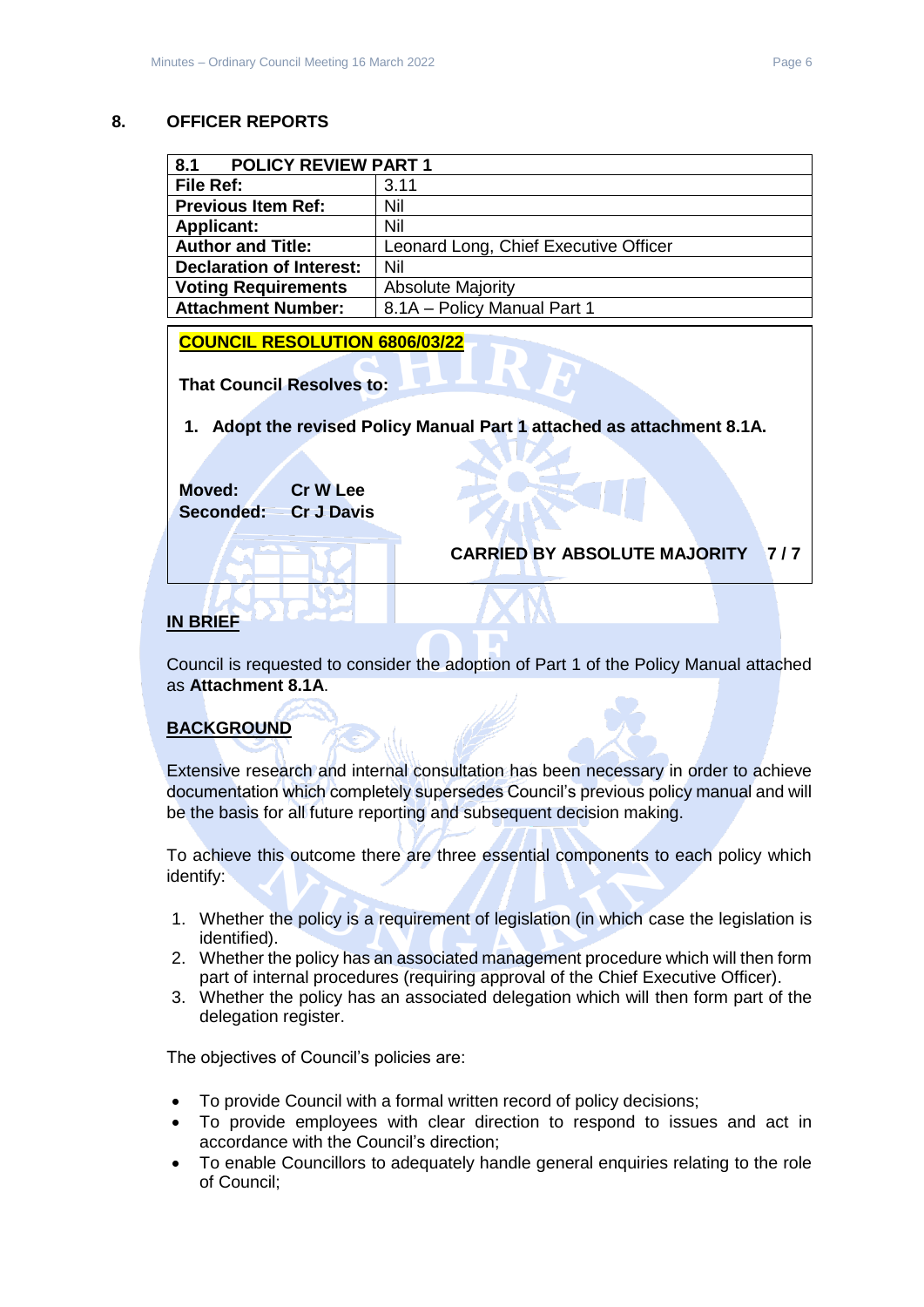- To enable Council to maintain a process to continually review policy decisions and to ensure they are in keeping with the community expectations, current legislative trends and circumstances; and
- To enable residents to obtain immediate advice on matters of Council policy.

Council decisions on single issues are not considered policy. Changes to policy will only be made as a result of:

- An annual operational review; or
- A Council decision arising from an agenda item.

# **REPORT DETAIL**

Policies assist the administration in their day to day functions enabling decisions to be made without the requirement of obtaining a Council decision. Without policies, a local government would not be able to operate in an efficient and timeous manner.

Due to the size of the Policy Manual, it will be reviewed in parts this year and be reviewed as one document in subsequent years.

Part 1 of the review looks at the existing policies contained under the heading of "Members of Council" which will be re-indexed to "Governance" or "Corporate Management", which, in terms of the functions outlined by the State Records Department are defined as follows:

**Governance**: The function of managing election of Council representative, the boundaries of the LG, and the terms and conditions for elected members.

**Corporate Management**: The function of applying broad systematic planning to define the corporate mission and determine methods of the LG's operation.

The below Table 1, lists the existing policies which are recommended to be rescinded in total.

| <b>Existing Policies to be rescinded</b> |                                                         |                                                                                                                                                                                                                                                                  |  |  |
|------------------------------------------|---------------------------------------------------------|------------------------------------------------------------------------------------------------------------------------------------------------------------------------------------------------------------------------------------------------------------------|--|--|
| <b>Existing</b><br><b>Index</b>          | <b>Policy N# and Name</b>                               | <b>Reason for rescinding</b>                                                                                                                                                                                                                                     |  |  |
| of Council                               | 1.01 - Corporate Direction                              | <b>The</b><br><b>Direction</b><br>Corporate<br>is<br>representative of the outcome of the<br><b>Community Strategic Plan which informs</b><br>the Corporate Business Plan. The policy<br>is therefore considered unnecessary<br>and recommended to be rescinded. |  |  |
| Members                                  | 1.02 - Delegated Authority<br>- Chief Executive Officer | The policy will be replaced by the Shire<br>"Delegation Policy" which will be indexed<br>under "Corporate Management", as<br>such is considered unnecessary and<br>recommended to be rescinded.                                                                  |  |  |
|                                          | 1.05 - Members Travelling<br>Allowances                 | The policy only deals with one aspect of<br>Elected Members allowances and will be<br>replaced by a new policy "Members<br>Fees, Allowances and Reimbursement<br>of Expenses".                                                                                   |  |  |

Table 1: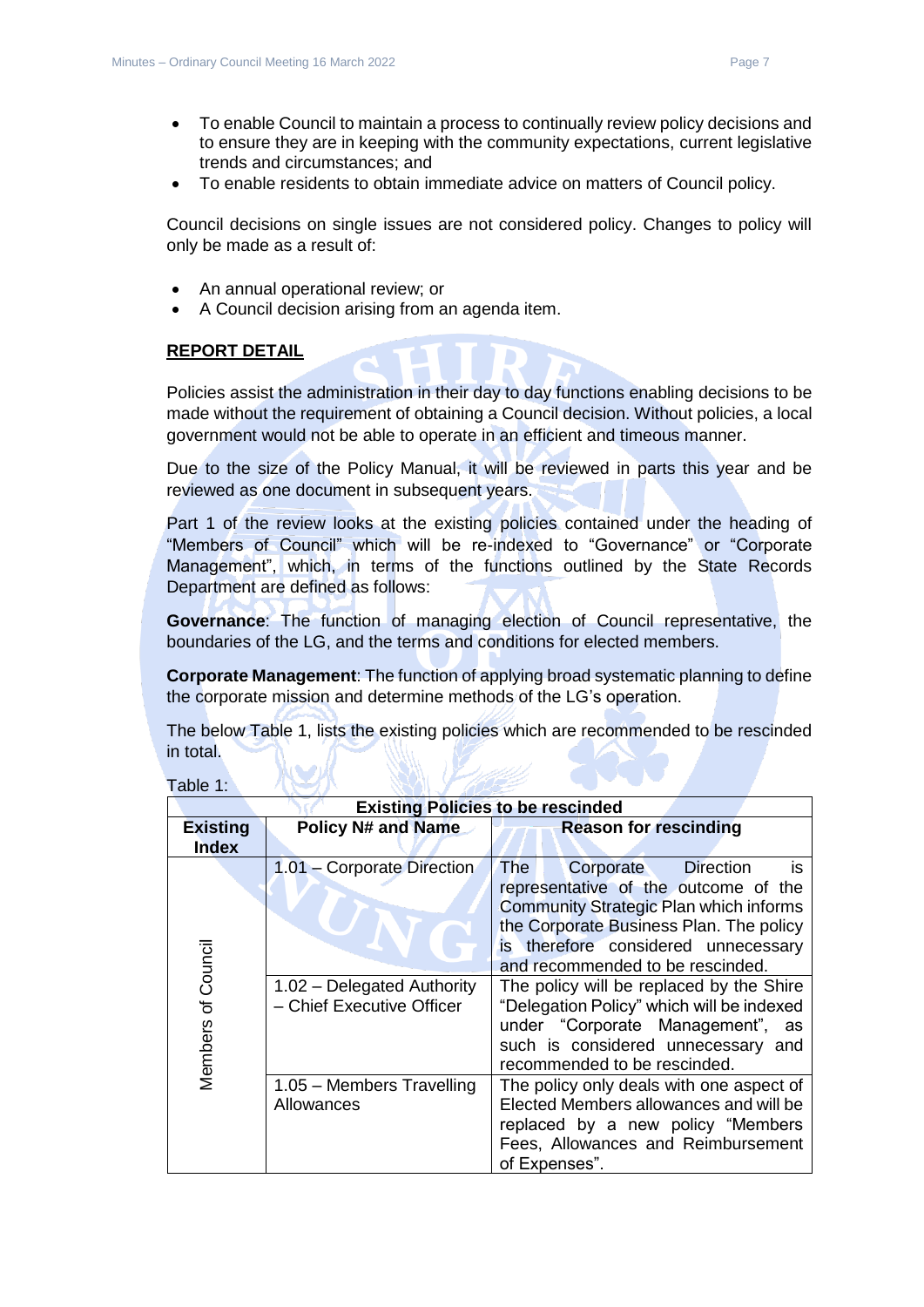|                    | 1.08 - Use of Council<br>Chambers                                            | Following a Council briefing, it has been<br>indicated the policy should be rescinded<br>and the use of the chambers be<br>controlled by the Chief Executive Officer.                                                                                                                             |
|--------------------|------------------------------------------------------------------------------|---------------------------------------------------------------------------------------------------------------------------------------------------------------------------------------------------------------------------------------------------------------------------------------------------|
|                    | 1.09 - Attendance of Local<br><b>Government Week</b>                         | This policy only addresses one specific<br>event and has now been incorporated<br>into a more detailed policy address<br>"Council<br><b>Members</b><br>Continuing<br>Professional<br>Development".<br><b>This</b><br>renders the policy unnecessary<br>and<br>recommended to be rescinded.        |
|                    | $1.10 -$ Councillor's<br><b>Requests and Works</b><br><b>Requests</b>        | The intentions of this policy are now<br>captured in the "Code of Conduct for<br><b>Council Members, Committee Members</b><br>and Candidates". This renders the policy<br>unnecessary and recommended to be<br>rescinded.                                                                         |
|                    | 1.11 - Pecuniary Interest -<br><b>Leaving the Council</b><br><b>Chambers</b> | The intentions of this policy are now<br>captured in the "Code of Conduct for<br><b>Council Members, Committee Members</b><br>and Candidates". This renders the policy<br>unnecessary and recommended to be<br>rescinded.                                                                         |
|                    | 1.12 - Instruments of<br><b>Delegation</b>                                   | The function of delegating powers to a<br>committee are controlled by the Local<br>Government Act 1995. If Council does<br>create a committee it is required to be<br>done via a Council Resolution at which<br>time it is common practice to approve<br>any delegations as well as the "Terms of |
|                    | 1.13 - Council Agenda<br><b>Papers Procedure</b>                             | Reference".<br>This is not considered a policy but rather<br>as the heading notes a procedure.<br>Further, matters relating to agendas are<br>under s5.5 of the Local<br>captured<br>Government Act 1995. This renders the<br>policy unnecessary and recommended<br>to be rescinded.              |
| Members of Council | $1.14$ - Election of<br><b>Committees</b>                                    | Council<br>has<br>moved<br>from<br>away<br>"Portfolios / Committees". This renders<br>policy<br>unnecessary<br>the<br>and<br>recommended to be rescinded.                                                                                                                                         |
|                    | 1.15 - Councillor<br><b>Information Requirements</b>                         | The intentions of this policy are now<br>captured in the "Code of Conduct for<br>Council Members, Committee Members<br>and Candidates". This renders the policy<br>unnecessary and recommended to be<br>rescinded.                                                                                |
|                    | 1.17 - Local Laws                                                            | The preparation of Local Laws and its<br>implementation<br>prescribed<br>is<br>and<br>regulated by the Local Government Act<br>1995.                                                                                                                                                              |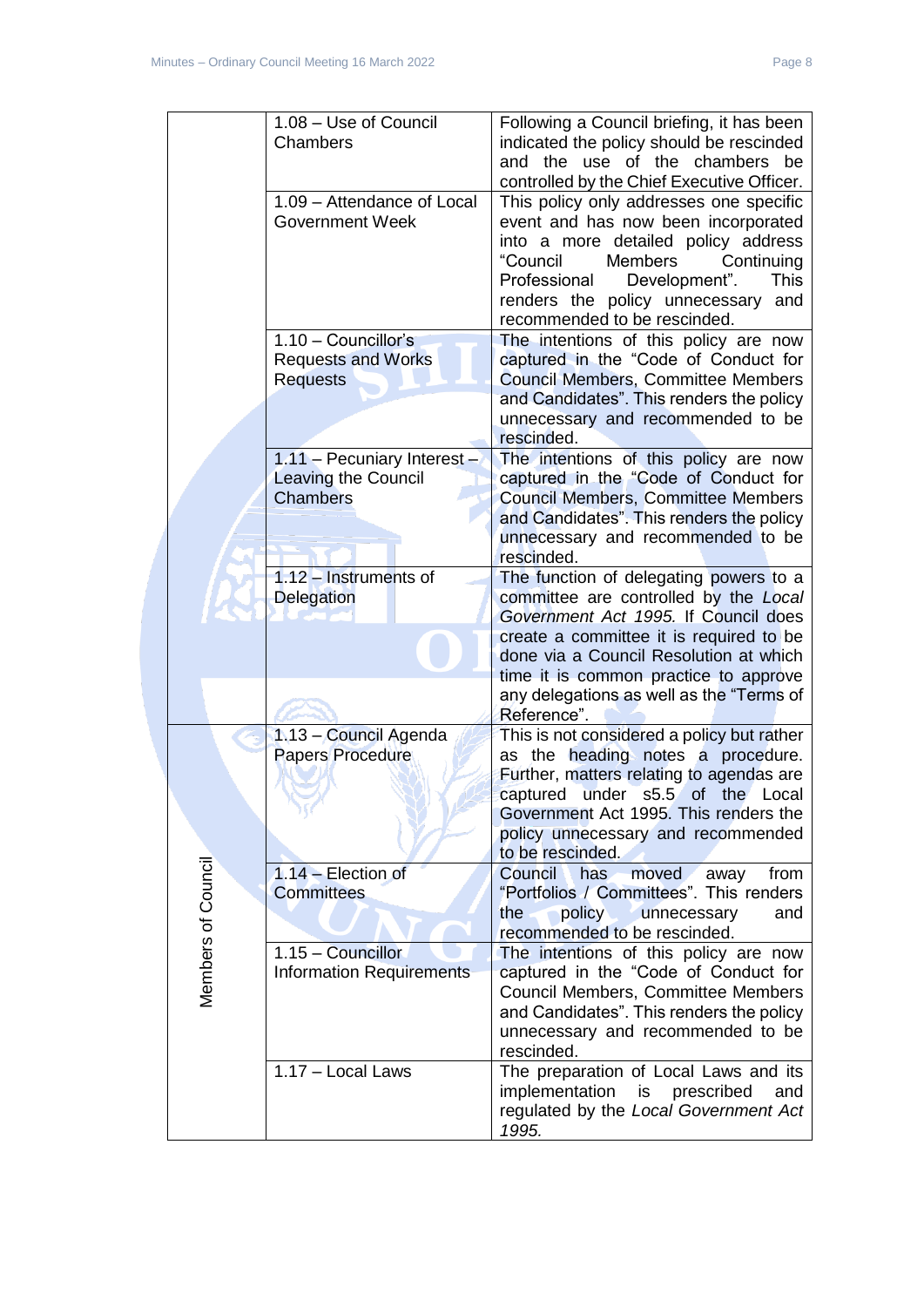| 1.18 – Nungarin Business           | The is considered unnecessary, with     |
|------------------------------------|-----------------------------------------|
| <b>Association and Referral of</b> | certain aspects of the policy content   |
| <b>Business Sector Matters</b>     | controlled by The Retail Trading Hours  |
|                                    | Act 1987, further the Nungarin Business |
|                                    | Association no longer exists.           |

The below Table 2, lists the existing policies which are recommended to be retained but re-indexed.

Table 1:

| <b>Existing Policies to be re-indexed</b> |                                |                       |  |  |
|-------------------------------------------|--------------------------------|-----------------------|--|--|
| <b>Existing Index</b>                     | <b>Policy N# and Name</b>      | <b>Proposed Index</b> |  |  |
| Members of                                | 1.03 - Senior Employee         | Corporate Management. |  |  |
| Council                                   | 1.04 - Equal Opportunity       |                       |  |  |
|                                           | 1.19 - Local Purchasing Policy |                       |  |  |

The below Table 3, lists the existing policies which are recommended to be updated / renamed. 3

Table 3:

| <b>Existing Policies to be updated / renamed policies</b> |                                 |                                          |  |
|-----------------------------------------------------------|---------------------------------|------------------------------------------|--|
| <b>Proposed</b>                                           | <b>New Policy N# and Name</b>   | <b>Replaced Existing Policy</b>          |  |
| <b>Index</b>                                              |                                 |                                          |  |
|                                                           | 1.10 - Councillor's Request     | G001 - Code of Conduct for Council       |  |
|                                                           | and Works Requests.             | Members, Committee Members and           |  |
|                                                           | 1.11 - Pecuniary Interest -     | Candidates                               |  |
|                                                           | <b>Leaving Council Chambers</b> |                                          |  |
|                                                           | 1.05 - Members Travelling       | G002 - Members Fees, Allowances          |  |
| Governance                                                | <b>Allowances</b>               | and Reimbursement of Expenses            |  |
|                                                           | 1.16 - Press Statements /       | G004 - Communications                    |  |
|                                                           | Media Interviews                |                                          |  |
|                                                           | 1.07 - Members Attendance at    | G005 - Council Members Continuing        |  |
|                                                           | Conferences, Seminar,           | <b>Professional Development</b>          |  |
|                                                           | Training and Induction          |                                          |  |
| <b>Courses</b>                                            |                                 |                                          |  |
|                                                           | 1.06 - Retirement of            | G006<br>Council<br><b>Members</b>        |  |
|                                                           | Councillors - Council Gift /    | <b>Recognition of Continuous Service</b> |  |
|                                                           | <b>Function</b>                 |                                          |  |

The below Table 4, lists the proposed new policies.

Table 4:

| <b>Proposed new policies</b> |                                                           |  |
|------------------------------|-----------------------------------------------------------|--|
| <b>Proposed Index</b>        | <b>New Policy N# and Name</b>                             |  |
| Governance                   | G003 – Council Members and CEO Public Statements          |  |
|                              | G007 – Council Members Attendance at Events and Functions |  |

# **SHIRE OF NUNGARIN COMMUNITY STRATEGIC PLAN 2023**

| <b>Focus Area</b>                                                                    | Civic Leadership                                                |
|--------------------------------------------------------------------------------------|-----------------------------------------------------------------|
| A strong local democracy with an actively engaged community and<br><b>Aspiration</b> |                                                                 |
|                                                                                      | effective partnership.                                          |
| <b>Objective</b>                                                                     | A Shire that prospers through partnerships and good governance. |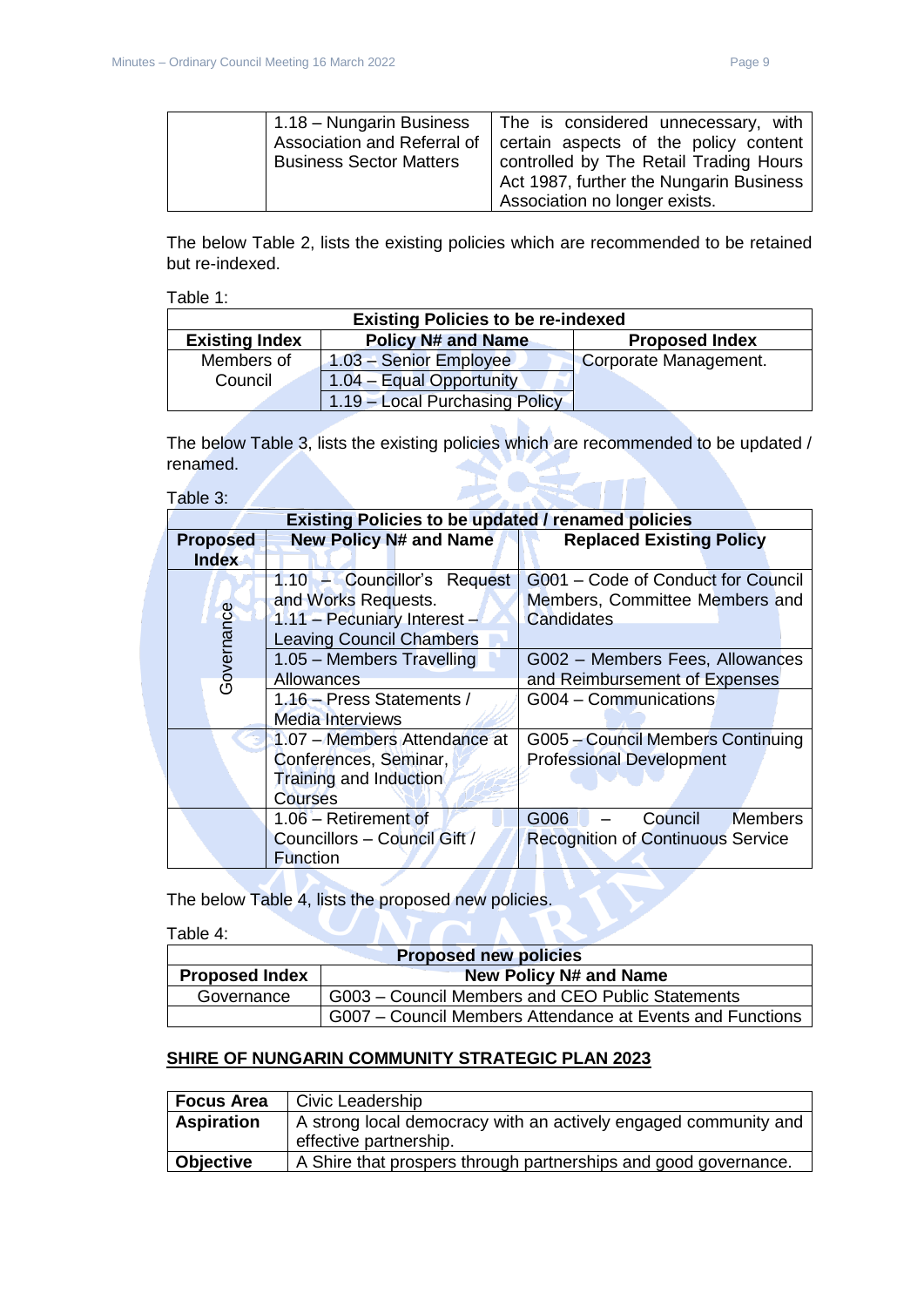# **OTHER STRATEGIC LINKS**

Nil

#### **STATUTORY ENVIRONMENT**

Policies which are required as a result of statutory legislation are to contain a statement providing a reference to the relevant legislation.

Council is no longer required by legislation to conduct annual reviews of its policies, however it is considered "best practice" to do so.

#### **SUSTAINABILITY AND RISK CONSIDERATIONS**

#### **Economic – (Impact on the Economy of the Shire and Region)**

The implementation of policies assist the Administration in making timeous decisions which in turn may support the economy of the Shire.

#### **Social – (Quality of life to community and / or affected land owners)** Nil

**Policy Implications**

Nil

#### **Risk Management Implications**

| Risk Level | <b>Comment</b>                                                       |  |
|------------|----------------------------------------------------------------------|--|
| High       | Failure to review the Policy Manual would be result in the Shire not |  |
|            | complying with the relevant legislation.                             |  |

# **CONSULTATION**

Part 1 of the review of the Policy Manual has been discussed with the Councillors at a briefing session.

# **RESOURCE IMPLICATIONS**

**Financial** Nil

**Workforce** Nil

end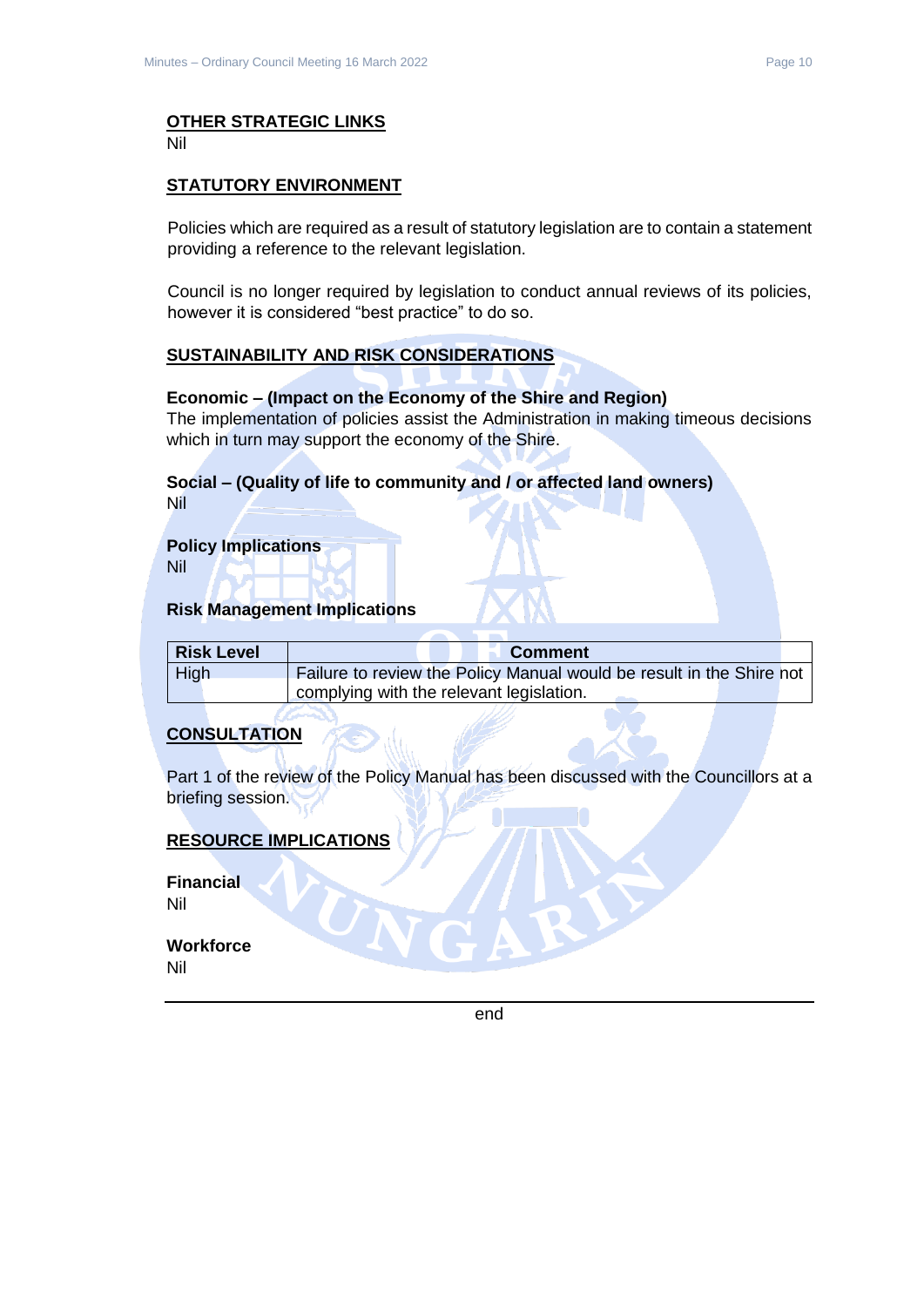<span id="page-10-0"></span>

| <b>LISTING OF PAYMENTS FOR THE MONTH OF FEBRUARY 2022</b><br>8.2                                                        |                                                                                                                      |  |  |
|-------------------------------------------------------------------------------------------------------------------------|----------------------------------------------------------------------------------------------------------------------|--|--|
| <b>File Ref:</b>                                                                                                        | 10.13 Payment Listings                                                                                               |  |  |
| <b>Previous Items:</b>                                                                                                  | Nil                                                                                                                  |  |  |
| <b>Applicant:</b>                                                                                                       | Nil                                                                                                                  |  |  |
| <b>Author and Title:</b>                                                                                                | Vanessa Seward, Executive Assistant                                                                                  |  |  |
| <b>Declaration of Interest:</b>                                                                                         | Nil                                                                                                                  |  |  |
| <b>Voting Requirements:</b>                                                                                             | <b>Absolute Majority</b>                                                                                             |  |  |
| <b>Attachment Number</b>                                                                                                | 8.2A - February 2022 Payment List                                                                                    |  |  |
| <b>COUNCIL RESOLUTION 6807/03/22</b>                                                                                    |                                                                                                                      |  |  |
| <b>That Council Resolves to:</b><br>Receive the following payments made throughout the month of February<br>1.<br>2022: |                                                                                                                      |  |  |
| <b>Municipal</b>                                                                                                        | 32,912.95<br><b>Cheque</b><br>\$<br>\$270,078.28<br><b>EFT</b><br><b>Direct Debit</b><br>\$10,921.30<br>\$313,912.53 |  |  |
| <b>Trust</b>                                                                                                            | Cheque -<br><b>Nil</b><br><b>Grand Total</b><br>\$313,912.53                                                         |  |  |
| <b>Moved:</b><br><b>Cr G Coumbe</b><br>Seconded:<br><b>Cr J Davis</b>                                                   | <b>CARRIED</b><br>7/7                                                                                                |  |  |
|                                                                                                                         |                                                                                                                      |  |  |

# **IN BRIEF**

The purpose of this report is to present the listing of payments made from the Shire's Municipal and Trust funds throughout the month of February 2022

**COLOR** 

# **BACKGROUND**

The attached appendix lists the payments from Council Municipal and Trust funds for the month applicable as per requirements of the *Local Government Act 1995* and the *Local Government (Financial Management) Regulations 1996*.

As per Regulation 13 of the *Local Government (Financial Management) Regulations 1996* the following information is required to be presented to Council;

- The Payee's name;
- The amount of the payment;
- The date of the Payment; and
- Sufficient information to identify the transaction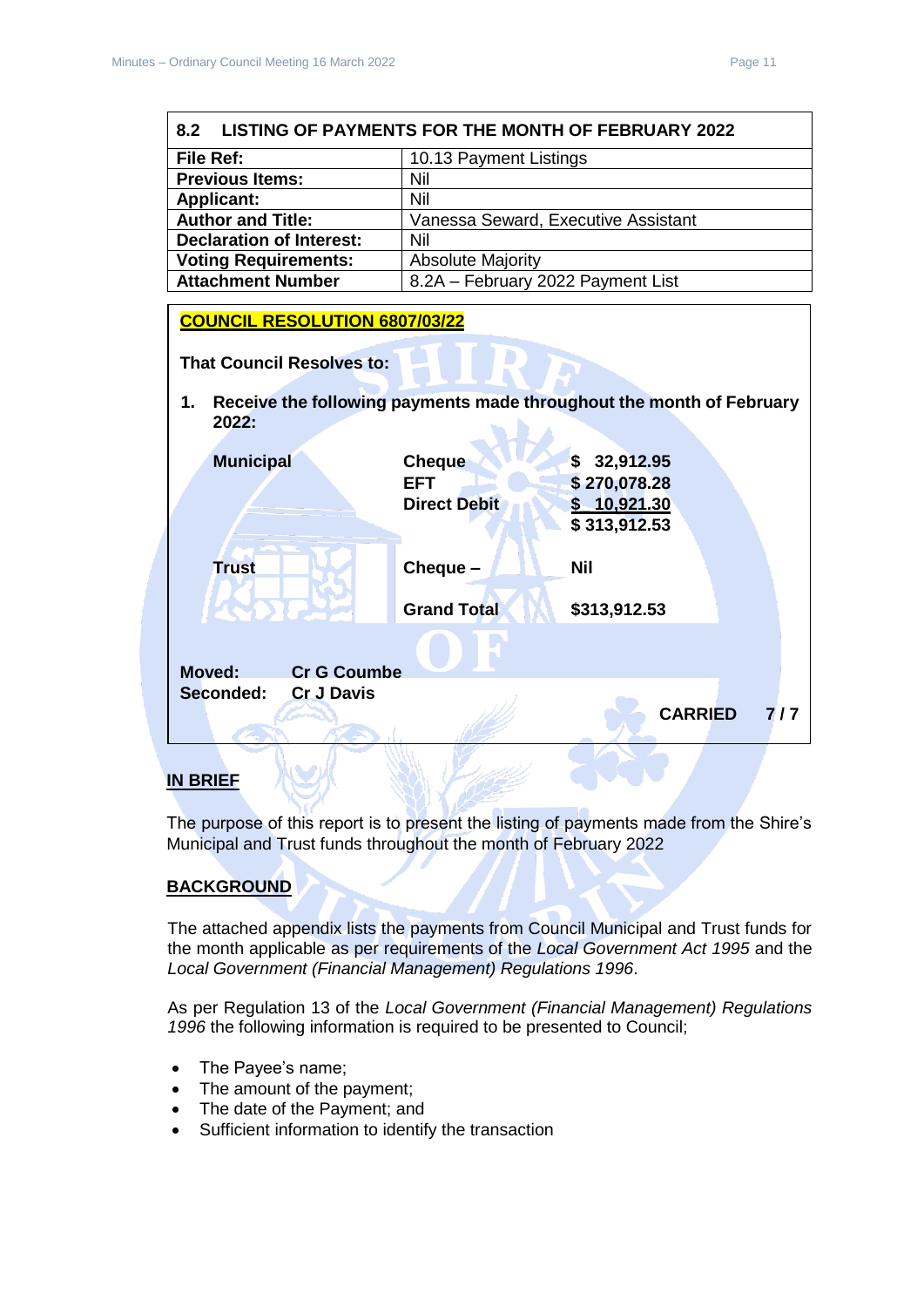#### **REPORT DETAIL**

As Council has delegated authority to the Chief Executive Officer to execute payments from the municipal fund and the trust fund a list of accounts paid are required to be submitted to Council showing the prescribe information.

#### **SHIRE OF NUNGARIN COMMUNITY STRATEGIC PLAN 2023**

| <b>Focus Area</b> | Civic Leadership                                                                          |
|-------------------|-------------------------------------------------------------------------------------------|
| <b>Aspiration</b> | A strong local democracy with an actively engaged community and<br>effective partnership. |
| Objective         | Annually review compliance methods.                                                       |

#### **OTHER STRATEGIC LINKS**

Nil

# **STATUTORY ENVIRONMENT**

As per Regulation 13 of the *Local Government (Financial Management) Regulations 1996* the following is required;

- (1) If the local government has delegated to the CEO the exercise of its power to make payments from the municipal fund or the trust fund, a list of accounts paid by the CEO is to be prepared each month showing for each account paid since the last such list was prepared
	- (a) the payee's name;
	- (b) the amount of the payment;
	- (c) the date of the payment; and
	- (d) sufficient information to identify the transaction.
- (2) A list of accounts for approval to be paid is to be prepared each month showing (a) for each account which requires council authorisation in that month
	- (i) the payee's name;
	- (ii) the amount of the payment; and
	- (iii) sufficient information to identify the transaction.
	- (b) the date of the meeting of the council to which the list is to be presented.
- (3) A list prepared under sub regulation (1) or (2) is to be
	- (a) presented to the council at the next ordinary meeting of the council after the list is prepared; and
	- (b) recorded in the minutes of that meeting.

#### **SUSTAINABILITY AND RISK CONSIDERATIONS**

**Economic – (Impact on the Economy of the Shire and Region)** Nil

**Social – (Quality of life to community and / or affected land owners)** Nil

**Policy Implications** Nil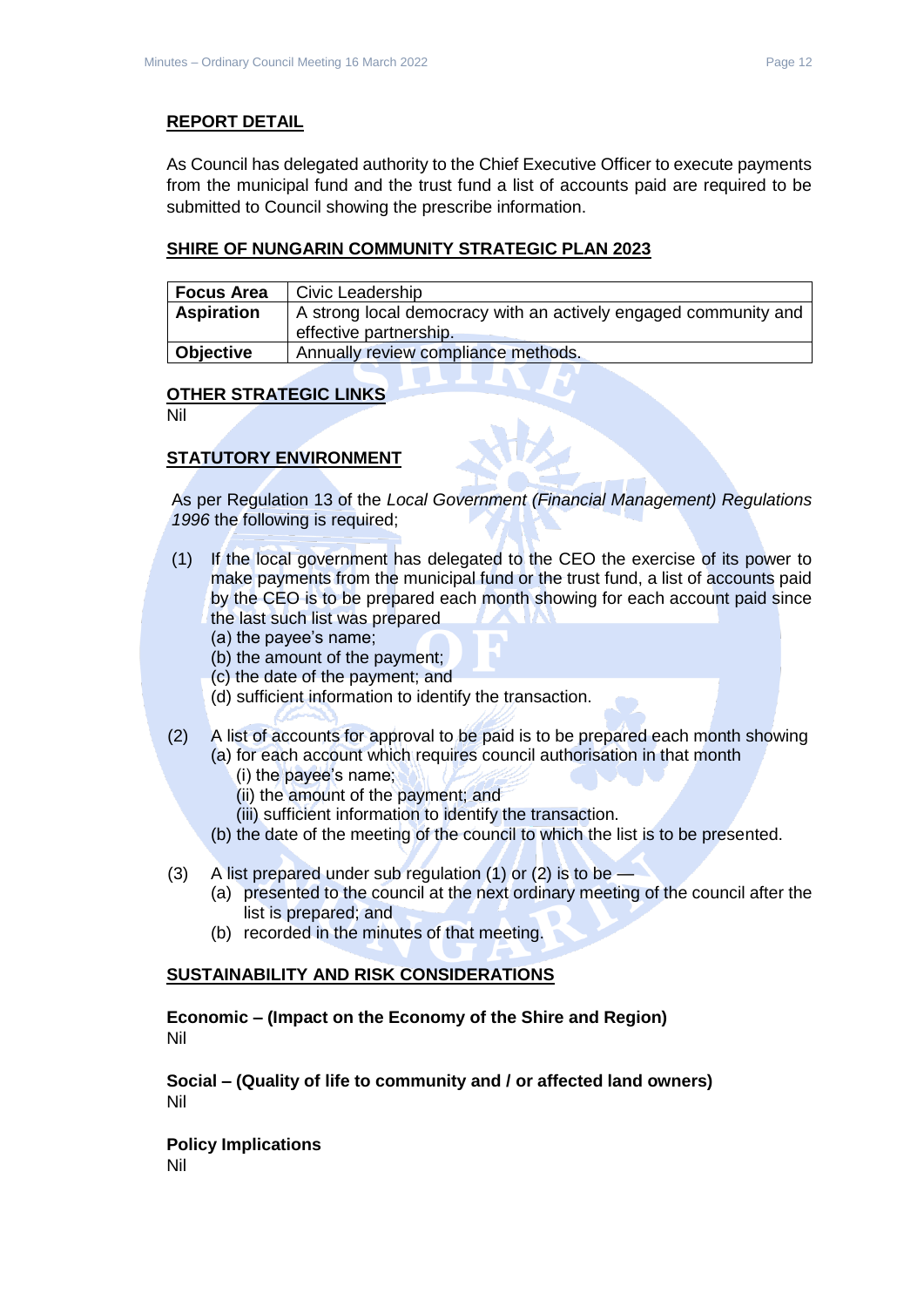# **Risk Management Implications**

| <b>Risk Level</b> | <b>Comment</b>                                                        |
|-------------------|-----------------------------------------------------------------------|
| Medium            | If the required information is not presented to Council in accordance |
|                   | with the Local Government (Financial Management) Regulation           |
|                   | 1996 it may result in a qualified audit report and an unclean         |
|                   | compliance return submitted to the Department of Local                |
|                   | Government, Sport & Cultural Industries.                              |

#### **CONSULTATION**

Nil

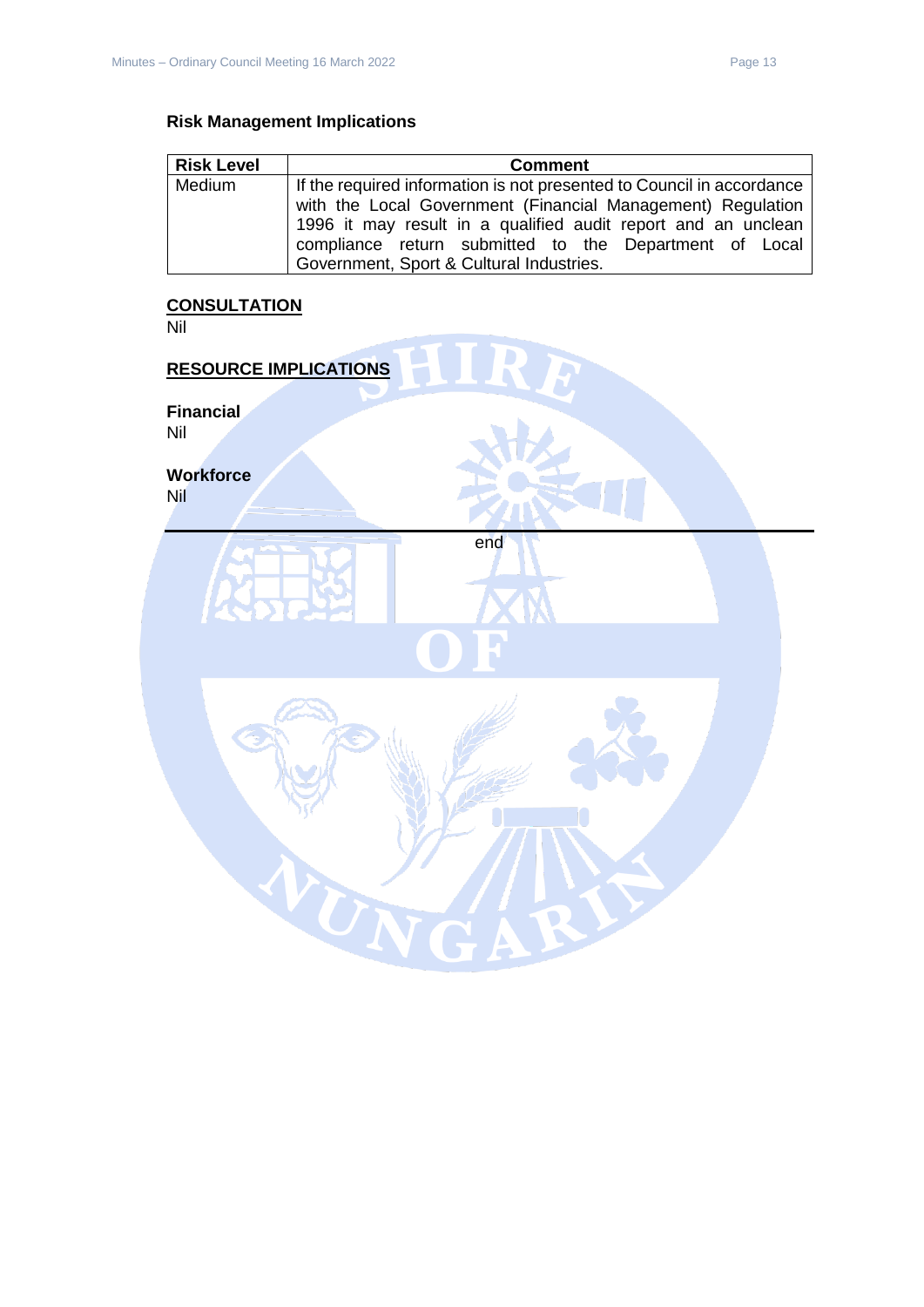# <span id="page-13-0"></span>**8.3 MONTHLY STATEMENT OF FINANCIAL ACTIVITY FOR THE PERIOD ENDING 28 FEBRUARY 2022**

| File Ref:                       | 10.2.1 Annual Financial Statements 2021/22 |
|---------------------------------|--------------------------------------------|
| <b>Previous Item Ref:</b>       | Nil                                        |
| <b>Applicant:</b>               | Nil                                        |
| <b>Author and Title:</b>        | Leonard Long, Chief Executive Officer      |
|                                 | Darren Long, Financial Consultant          |
| <b>Declaration of Interest:</b> | Nil                                        |
| <b>Voting Requirements</b>      | Simple Majority                            |
| <b>Attachment Number:</b>       | 8.3A - February Monthly Statement          |

# **COUNCIL RESOLUTION 6808/03/22**

**That Council Resolves to:** 

**1. Receives the monthly financial activity statement for the period ending 28 February 2022.**

**Moved: Cr RE O'Connell Seconded: Cr W Lee**

**CARRIED 7 / 7** 

# **IN BRIEF**

The purpose of this report is to present the financial position of Council as at the reporting date as per requirements of the *Local Government Act 1995* and the *Local Government (Financial Management) Regulation 1996.*

# **BACKGROUND**

The *Local Government Act 1995* in conjunction with regulation 34(1) of the *Local Government (Financial Management) Regulations 1996* requires a monthly Statement of Financial Activity to be presented to Council detailing the prescribed information within 2 months after the end of the month to which the statement relates.

# **REPORT DETAIL**

The Shire prepares the monthly financial statements in the statutory format along with other supplementary financial reports consisting of:

- (a) Statement of Comprehensive Income by Function/Program;
- (b) Statement of Comprehensive Income by Nature/Type;
- (c) Statement of Financial Activity;
- (d) Summary of Net Current Asset Position;
- (e) Statement of Explanation of Material Variances;
- (f) Statement of Financial Position;
- (g) Statement of Cash Flows;
- (h) Detailed Operating and Non-Operating Schedules;
- (i) Statement of Cash Back Reserves;
- (j) Loan Borrowings Statement; and
- (k) Trust Statement.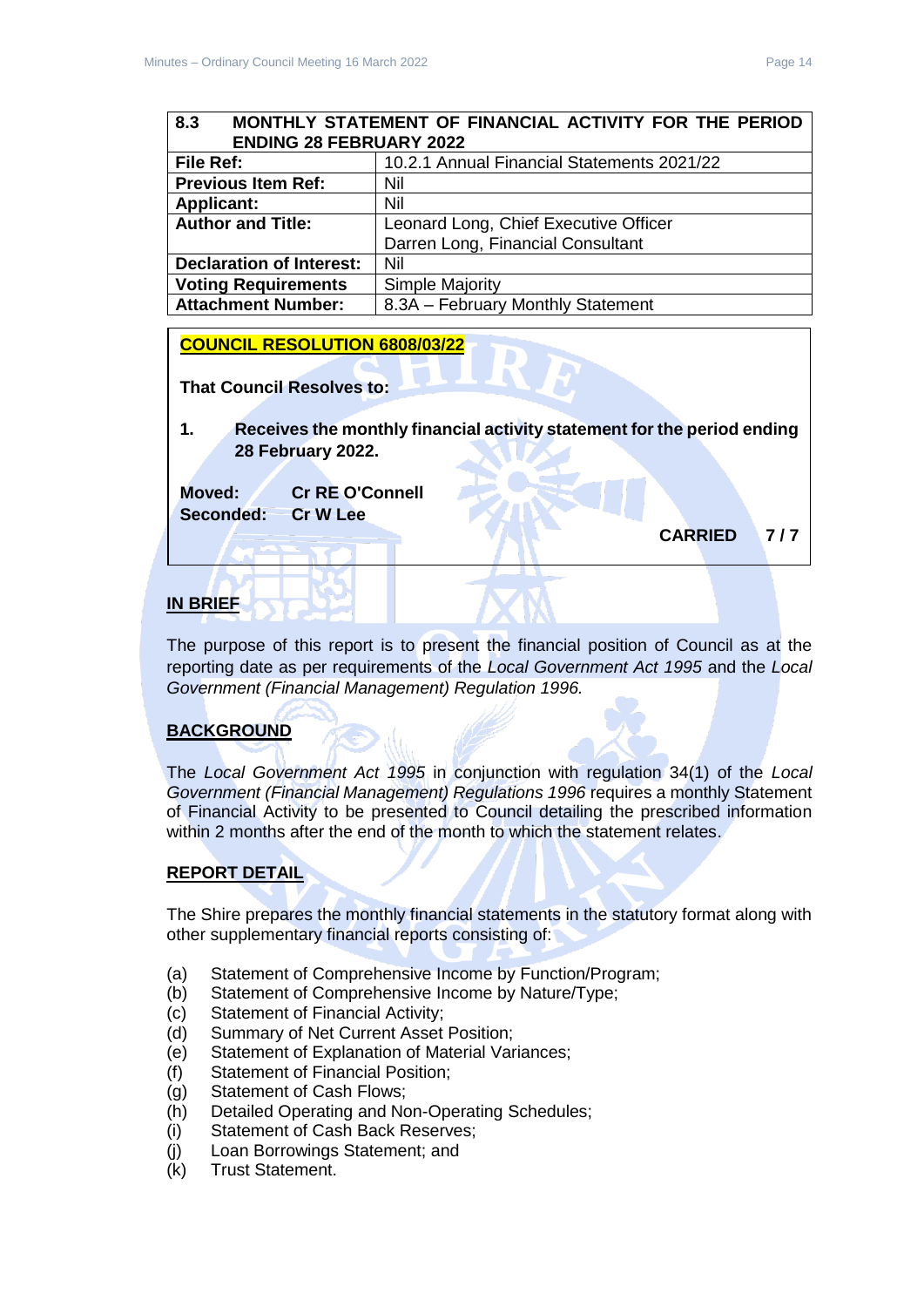#### **MATERIAL VARIANCE COMMENTARY ON YEAR TO DATE**

Regulation 34 of the *Local Government (Financial Management) Regulations 1996*  require local governments to prepare annual budget estimates and month by month budget estimates so that comparatives can be made to Year to Date (YTD) Actual amounts of expenditure, revenue and income.

At its budget meeting, Council adopted a material variance threshold of \$5,000 or 10%. For interpretation purposes, this means any variance at Function/Program level that is greater than 10% and exceeds \$5,000 in value is reported on and commentary is provided to explain the YTD budget estimate to YTD actual variance. The material variance is shown on the Statement of Financial Activity, in accordance with the Local Government (Financial Management) Regulations 1996. The material variance commentary is now provided in a separate statement, called the Statement of Explanation of Material Variances.

The Statement of Financial Activity as at 28 February 2022 shows a closing surplus of \$1,113,381.

# **SHIRE OF NUNGARIN COMMUNITY STRATEGIC PLAN 2023**

| <b>Focus Area</b> | <b>Civic Leadership</b>                                         |  |
|-------------------|-----------------------------------------------------------------|--|
| <b>Aspiration</b> | A strong local democracy with an actively engaged community and |  |
|                   | effective partnership.                                          |  |
| <b>Objective</b>  | Annually review compliance methods.<br>16.7                     |  |

# **OTHER STRATEGIC LINKS**

Shire of Nungarin 2021/22 Annual Budget

# **STATUTORY ENVIRONMENT**

Section 6.4 of the *Local Government Act 1995* and Regulation 34 of the *Local Government (Finance) Regulations 1996*.

*Local Government (Financial Management) Regulations 1996*: Regulation 34 states:

- (1) A local government is to prepare each month a statement of financial activity reporting on the sources and applications of funds, as set out in the annual budget under regulation 22(1)(d) for that month in the following detail:
	- (a) annual budget estimates, taking into account any expenditure incurred for an additional purpose under section 6.8(1)(b) or (c);
	- (b) budget estimates to the end of month to which the statement relates;
	- (c) actual amounts of expenditure, revenue and income to the end of the month to which the statement relates;
	- (d) material variances between the comparable amounts referred to in paragraphs (b) and (c);
	- (e) the net current assets at the end of the month to which the statement relates.

Sub regulations 2, 3, 4, 5, and 6 prescribe further details of information to be included in the monthly statement of financial activity.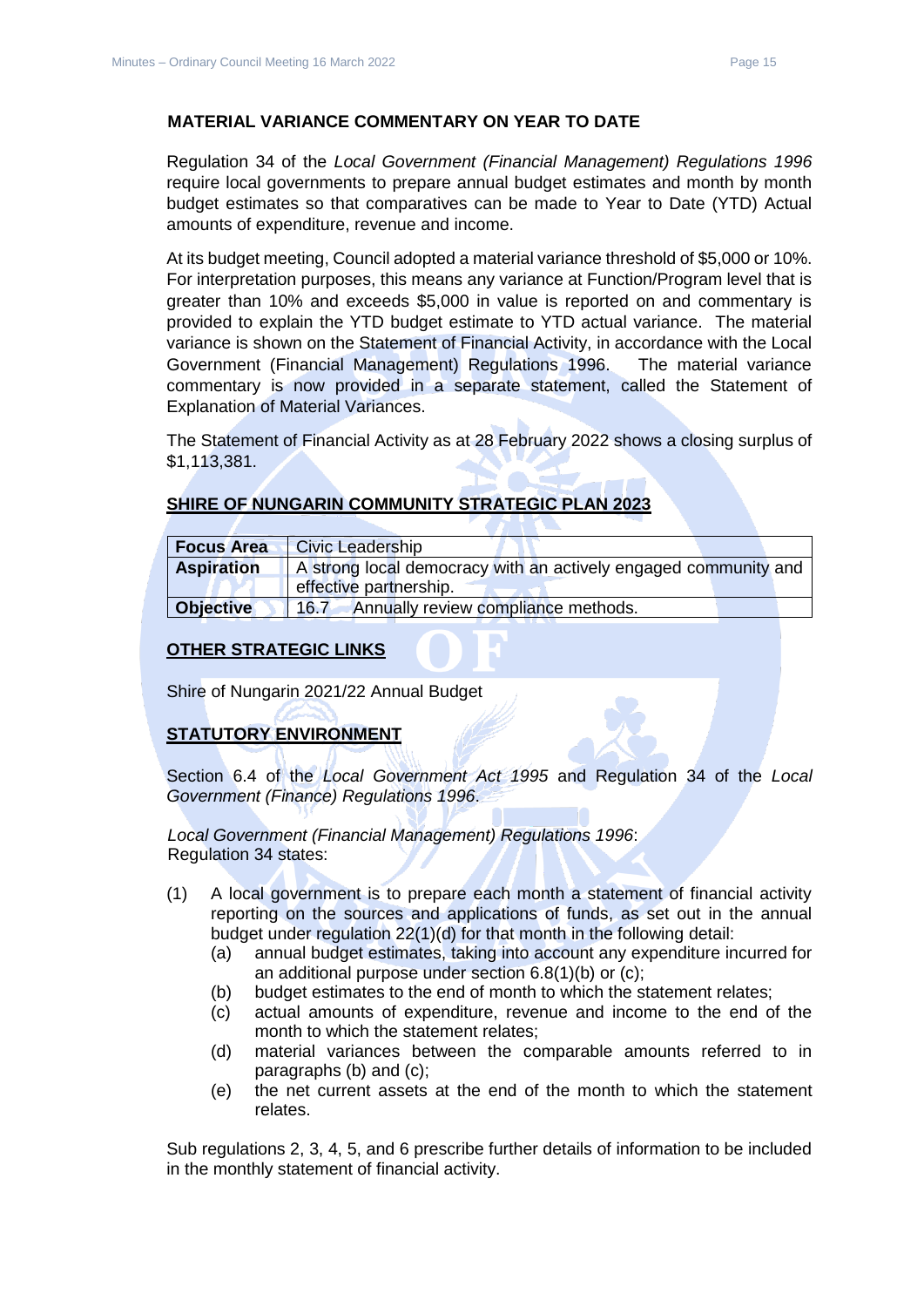#### **SUSTAINABILITY AND RISK CONSIDERATIONS**

**Economic – (Impact on the Economy of the Shire and Region)** Nil

**Social – (Quality of life to community and / or affected land owners)** Nil

**Policy Implications** Nil

# **Risk Management Implications**

| <b>Risk Level</b> | <b>Comment</b>                                                       |
|-------------------|----------------------------------------------------------------------|
| Medium            | Inadequate financial performance monitoring could lead to            |
|                   | over/under budget expenditure which could affect council's financial |
|                   | position and/or financial ratios.                                    |

# **CONSULTATION**

Shires Financial Consultant

#### **RESOURCE IMPLICATIONS**

UN

**Financial** Nil

**Workforce** Nil

end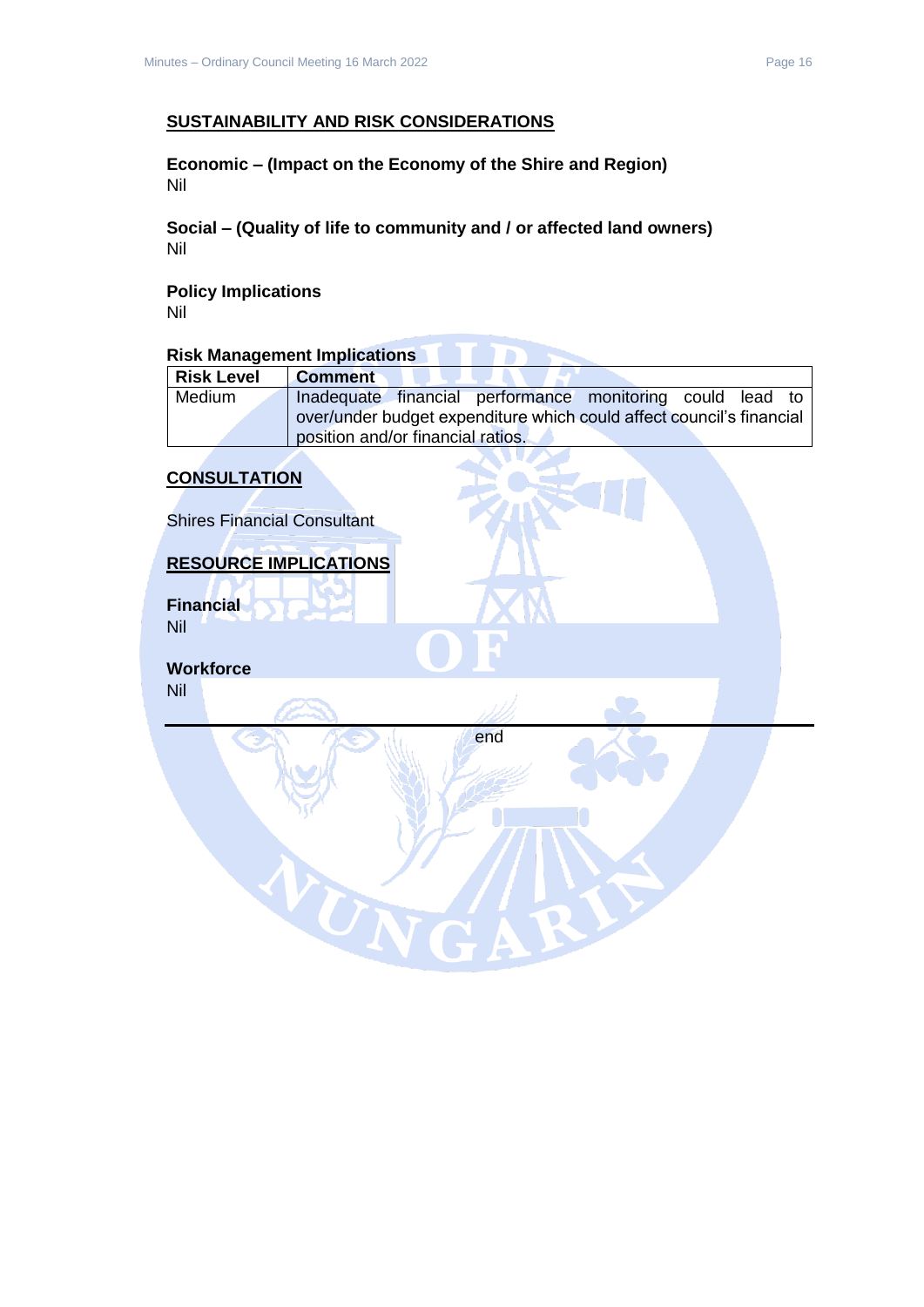<span id="page-16-0"></span>

| <b>INVESTMENT REPORT AS AT 28 FEBRUARY 2022</b><br>8.4 |                                           |  |
|--------------------------------------------------------|-------------------------------------------|--|
| File Ref:                                              | 10.10.1 Annual Investment Reports 2021/22 |  |
| <b>Previous Item Ref:</b>                              | Nil                                       |  |
| <b>Applicant:</b>                                      | Nil                                       |  |
| <b>Author and Title:</b>                               | Leonard Long, Chief Executive Officer     |  |
|                                                        | Darren Long, Financial Consultant         |  |
| <b>Declaration of Interest:</b>                        | Nil                                       |  |
| <b>Voting Requirements</b>                             | Simple Majority                           |  |
| <b>Attachment Number:</b>                              | Nil                                       |  |



The purpose of this report is to present the status of Council's investments accounts.

#### **BACKGROUND**

Money held in the Municipal Fund of the Shire of Nungarin that is not required for the time being may be invested in accordance with the Local Government Act 1995 and the Trustees Act 1962 Part III.

# **REPORT DETAIL**

The table below details the investments held by the Shire as at 28 February 2022:

| <b>INVESTMENT REGISTER</b> |                                 |                                |                                                  |          |                                                |                                        |
|----------------------------|---------------------------------|--------------------------------|--------------------------------------------------|----------|------------------------------------------------|----------------------------------------|
|                            |                                 |                                | 1 DECEMBER 2021 TO 31 DECEMBER 2021              |          |                                                |                                        |
|                            |                                 |                                | <b>COMMONWEALTH BANK - FIXED TERM DEPOSIT</b>    |          |                                                |                                        |
| ACCOUNT<br>$\frac{9}{2}$   | щ<br>C<br>$\sim$<br>ш<br>δ<br>≨ | ٣<br>œ<br>EST<br><b>INTERI</b> | <b>NCE</b><br>O<br>ш<br>$\overline{6}$<br>⋖<br>m | z<br>교원  | ທ<br>≃<br>ш<br>ທ<br><b>TS31</b><br>z<br>₫<br>같 | <b>OS</b><br>$\overline{28}$<br>ه<br>∞ |
| 38132004                   | 17/02/2022                      | 0.43%                          | \$1,145,000.00                                   | \$931.69 | \$500,406.85                                   | \$645,524.84                           |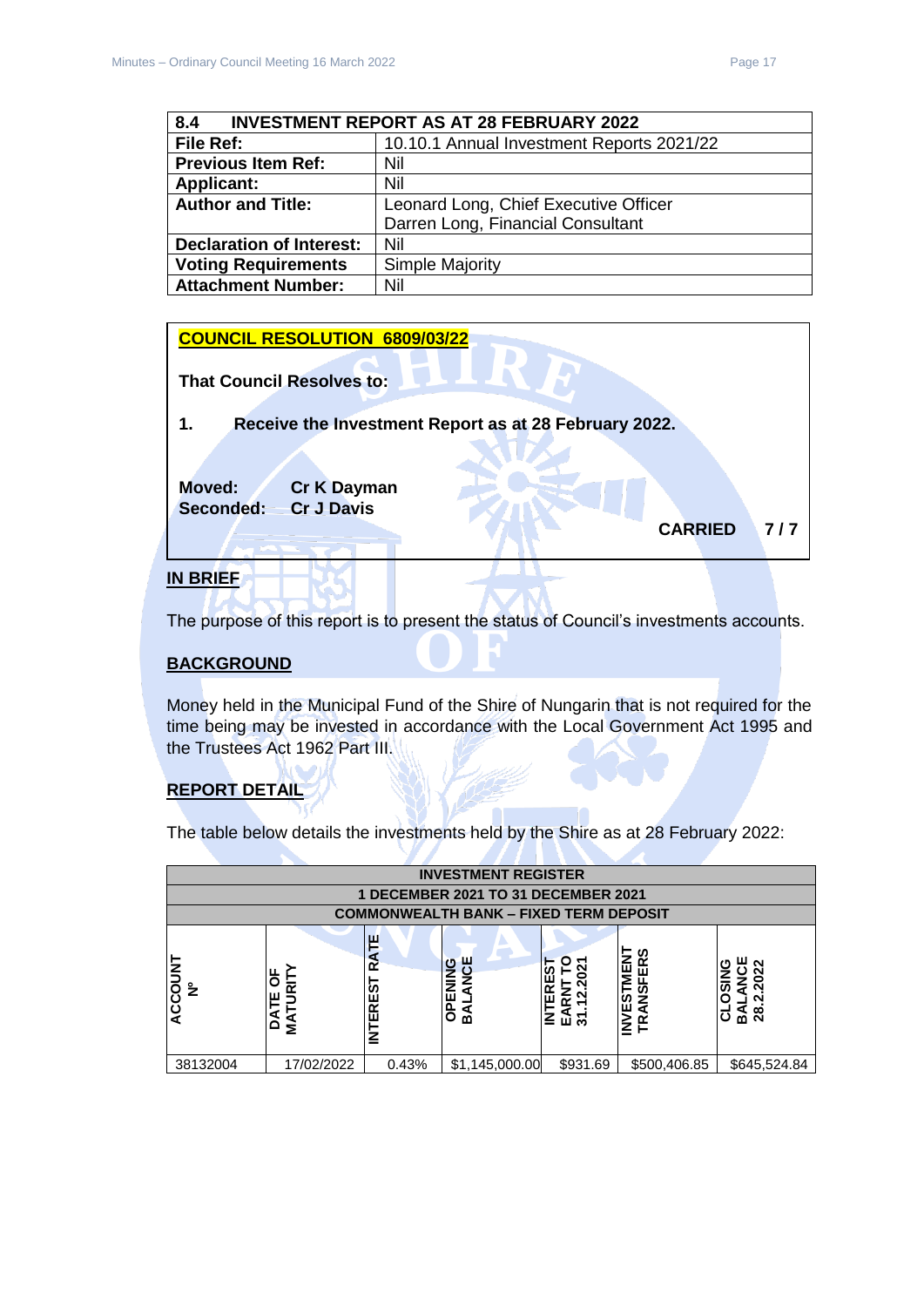#### **SHIRE OF NUNGARIN COMMUNITY STRATEGIC PLAN 2023**

| <b>Focus Area</b> | Civic Leadership                                                |  |  |
|-------------------|-----------------------------------------------------------------|--|--|
| <b>Aspiration</b> | A strong local democracy with an actively engaged community and |  |  |
|                   | effective partnership.                                          |  |  |
| <b>Objective</b>  | Annually review compliance methods.<br>16.7                     |  |  |

#### **OTHER STRATEGIC LINKS**

Nil

#### **STATUTORY ENVIRONMENT**

#### **Local Government Act 1995**

#### **6.14. Power to invest**

- (1) Money held in the municipal fund or the trust fund of a local government that is not, for the time being, required by the local government for any other purpose may be invested as trust funds may be invested under the *Trustees Act 1962* Part III.
- (2A) A local government is to comply with the regulations when investing money referred to in subsection (1).
- (2) Regulations in relation to investments by local governments may
	- (a) make provision in respect of the investment of money referred to in subsection (1); and

#### *[(b) deleted]*

- (c) prescribe circumstances in which a local government is required to invest money held by it; and
- (d) provide for the application of investment earnings; and
- (e) generally, provide for the management of those investments.

#### **Local Government (Financial Management) Regulations 1996**

#### **19. Investments, control procedures for**

- (1) A local government is to establish and document internal control procedures to be followed by employees to ensure control over investments.
- (2) The control procedures are to enable the identification of
	- (a) the nature and location of all investments; and
	- (b) the transactions related to each investment.

#### **19C. Investment of money, restrictions on (Act s. 6.14(2)(a))**

 $(1)$  In this regulation —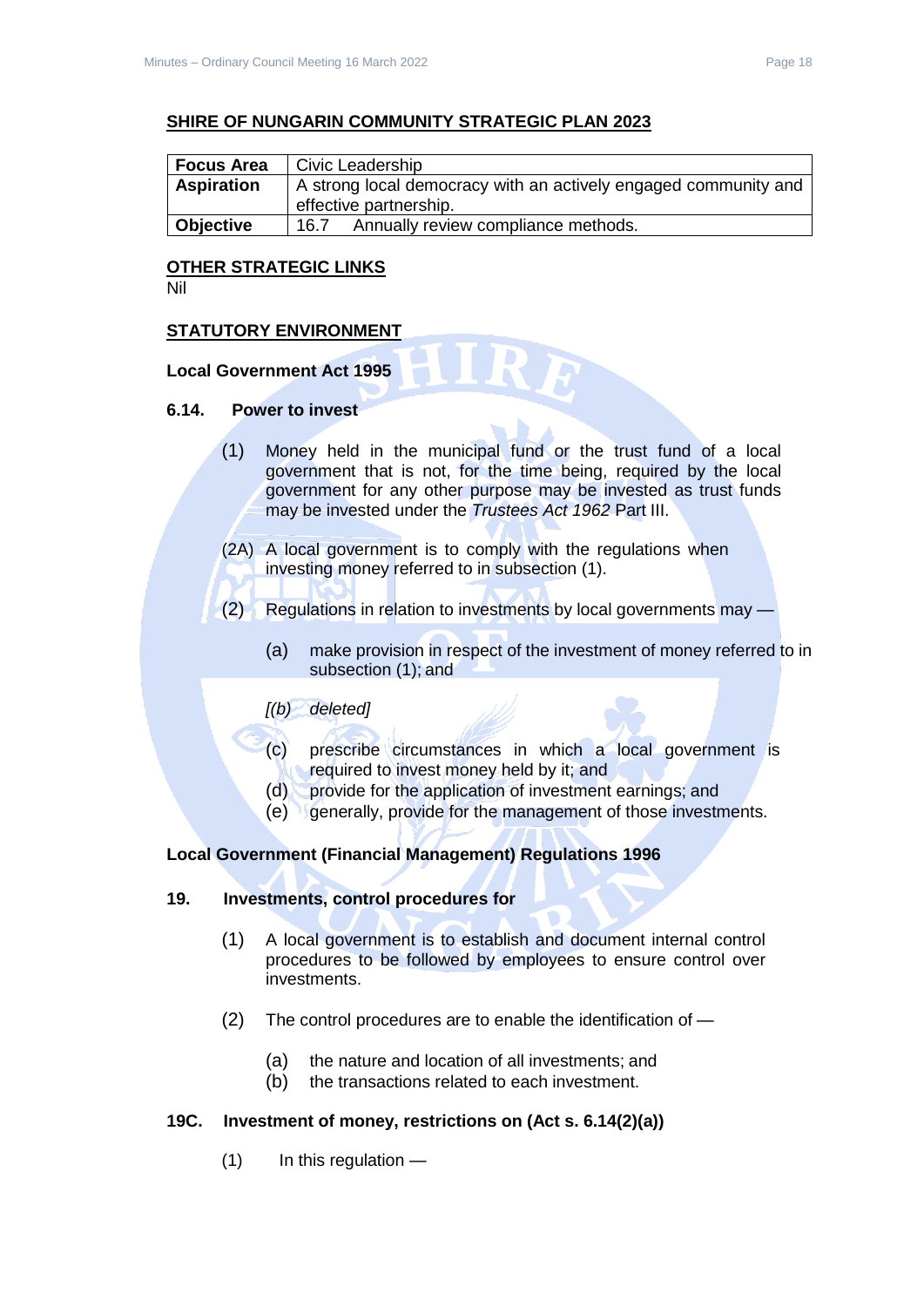#### *authorised institution* means —

- (a) an authorised deposit-taking institution as defined in the *Banking Act 1959 (Commonwealth)* section 5; or
- (b) the Western Australian Treasury Corporation established by the *Western Australian Treasury Corporation Act 1986*;

*foreign currency* means a currency except the currency of Australia.

- (2) When investing money under section 6.14(1), a local government may not do any of the following —
	- (a) deposit with an institution except an authorised institution;
	- (b) deposit for a fixed term of more than 12 months;
	- (c) invest in bonds that are not guaranteed by the Commonwealth Government, or a State or Territory government;
	- (d) invest in bonds with a term to maturity of more than 3 years;
	- (e) invest in a foreign currency.

#### **SUSTAINABILITY AND RISK CONSIDERATIONS**

**Economic – (Impact on the Economy of the Shire and Region)** Nil

# **Social – (Quality of life to community and / or affected land owners)** Nil

#### **Policy Implications**

Council Policy 3.07 applies to the investment of surplus funds.

#### **Risk Management Implications**

| Risk Level | <b>Comment</b>                                                       |
|------------|----------------------------------------------------------------------|
| Moderate   | Inadequate financial performance could lead to the loss of potential |
|            | income through interest earned from investment accounts.             |

#### **CONSULTATION**

Nil

#### **RESOURCE IMPLICATIONS**

**Financial** Nil

#### **Workforce** Nil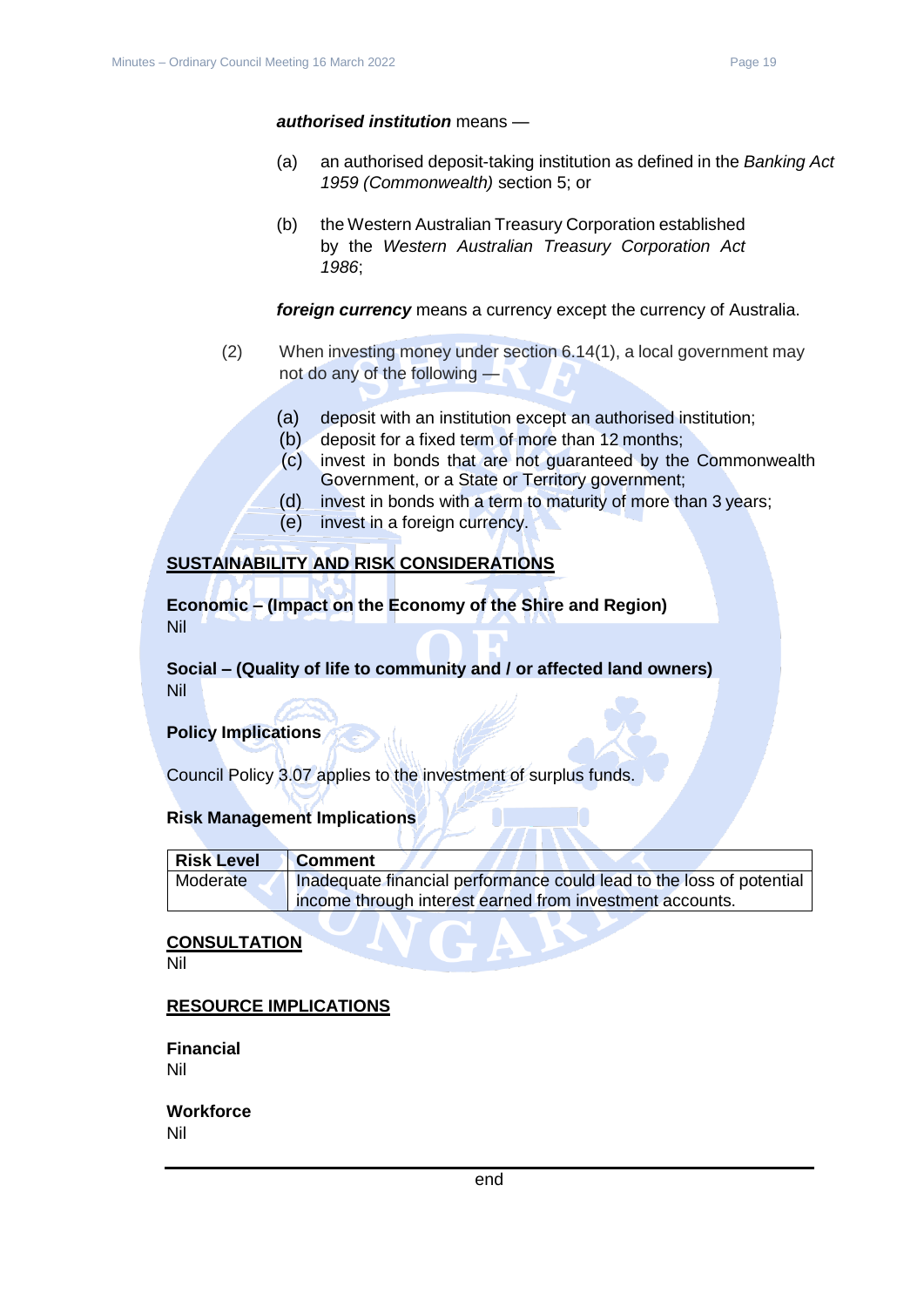<span id="page-19-0"></span>

| 8.5<br><b>COMPLIANCE AUDIT RETURN 2021/22</b> |                                       |  |
|-----------------------------------------------|---------------------------------------|--|
| File Ref:                                     | 3.8.2 CAR 2021                        |  |
| <b>Previous Item Ref:</b>                     | Nil                                   |  |
| <b>Applicant:</b>                             | Nil                                   |  |
| <b>Author and Title:</b>                      | Leonard Long, Chief Executive Officer |  |
| <b>Declaration of Interest:</b>               | Nil                                   |  |
| <b>Voting Requirements</b>                    | <b>Simple Majority</b>                |  |
| <b>Attachment Number:</b>                     | 8.5A Compliance Audit Return          |  |

#### **COUNCIL RESOLUTION 6810/03/22**

**That Council Resolves to:** 

- **1. Adopt the Compliance Audit Return for 2021 attached as attachment 8.5A.**
- **2. Authorise the Shire President and Chief Executive Officer to certify the Compliance Audit Return for 2021.**
- **3. Request the Chief Executive Officer to forward the certified Compliance Audit Return for 2021 along with the documents required in accordance with regulation 14(3) and regulation 15 of the Local Government (Audit) Regulations 1996 to the Department of Local Government, Sport and Cultural Industries.**

**Moved: Cr RE O'Connell Seconded: Cr G Coumbe**

**CARRIED 7 / 7** 

#### **IN BRIEF**

The Council is required to consider for adoption the annual Compliance Audit Return and to forward a completed, certified copy to the Department of Local Government, Sport and Cultural Industries.

# **BACKGROUND**

The Compliance Audit Return (CAR) was presented to the Audit Committee at its meeting of 16 March 2021.

Council is required to review the annual CAR and consider its adoption. The CAR if adopted by Council is to be certified by the Shire President and the Chief Executive Officer and forwarded to the Director General of the relevant department.

#### **REPORT DETAIL**

The Compliance Audit Return is separated into the following categories:

- Commercial Enterprises by Local Government
	- o No issues / concerns to report.
- Delegation of Power / Duty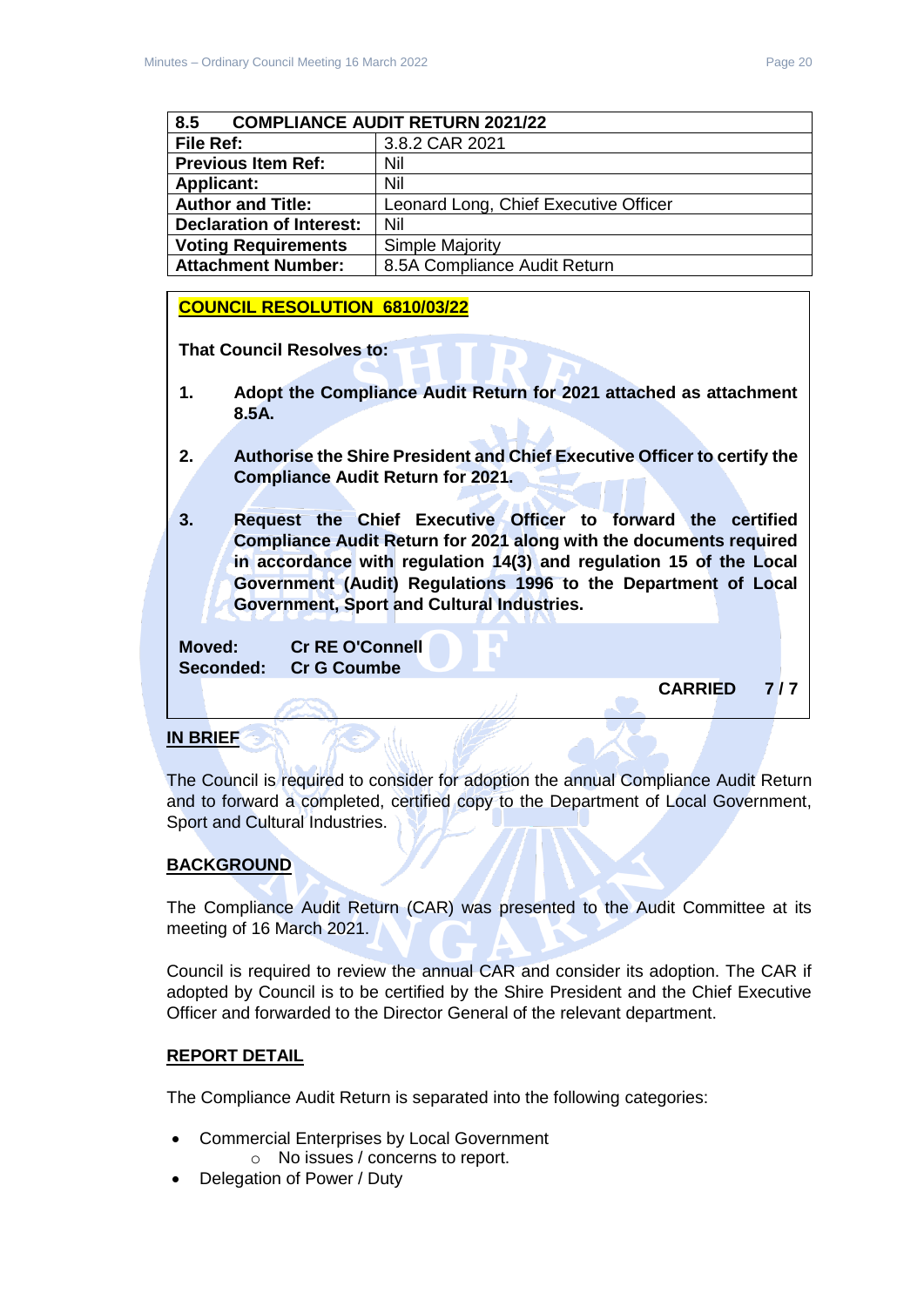- o No issues / concerns to report.
- Disclosure of Interest o No issues / concerns to report.
- Disposal of Property
	- o No issues / concerns to report.
- **Elections** 
	- o No issues / concerns to report.
- Finance
	- o No issues / concerns to report.
- Integrated Planning and Reporting
	- o *Does the corporate business plan comply with the requirements of Admin Reg 19DA (2) and (3):* Records of the required annual review could not be located. However, the Shire is in the process of reviewing its Corporate Business Plan simultaneously with the Strategic Community Plan.
- Local Government Employees o No issues / concerns to report.
- **Official Conduct** o No issues / concerns to report.
- Optional Questions
	- o *Did the CEO review the appropriateness and effectiveness of the local government's financial management systems and procedures in accordance with Financial Management Reg 5(2)(c) within the three years prior to December 2021*: A review was undertaken by the Shires Financial Consultant DL Consulting but was not submitted to an OCM.
	- o *Did the CEO review the appropriateness and effectiveness of the local governments systems and procedures in relation to risk management, internal control and legislative compliance in accordance with Audit Reg 17 within the three years prior to 31 December 2021*: A review was undertaken by the Shires Financial Consultant DL Consulting but was not submitted to an OCM.
- Tenders for Providing Goods and Services
	- o No issues / concerns to report.

# **SHIRE OF NUNGARIN COMMUNITY STRATEGIC PLAN 2023**

| Focus Area        | Civic Leadership                                                                         |
|-------------------|------------------------------------------------------------------------------------------|
| <b>Aspiration</b> | A strong local democracy with an actively engaged community and<br>effective partnership |
| Objective         | Annually review compliance methods                                                       |

# **OTHER STRATEGIC LINKS**

Nil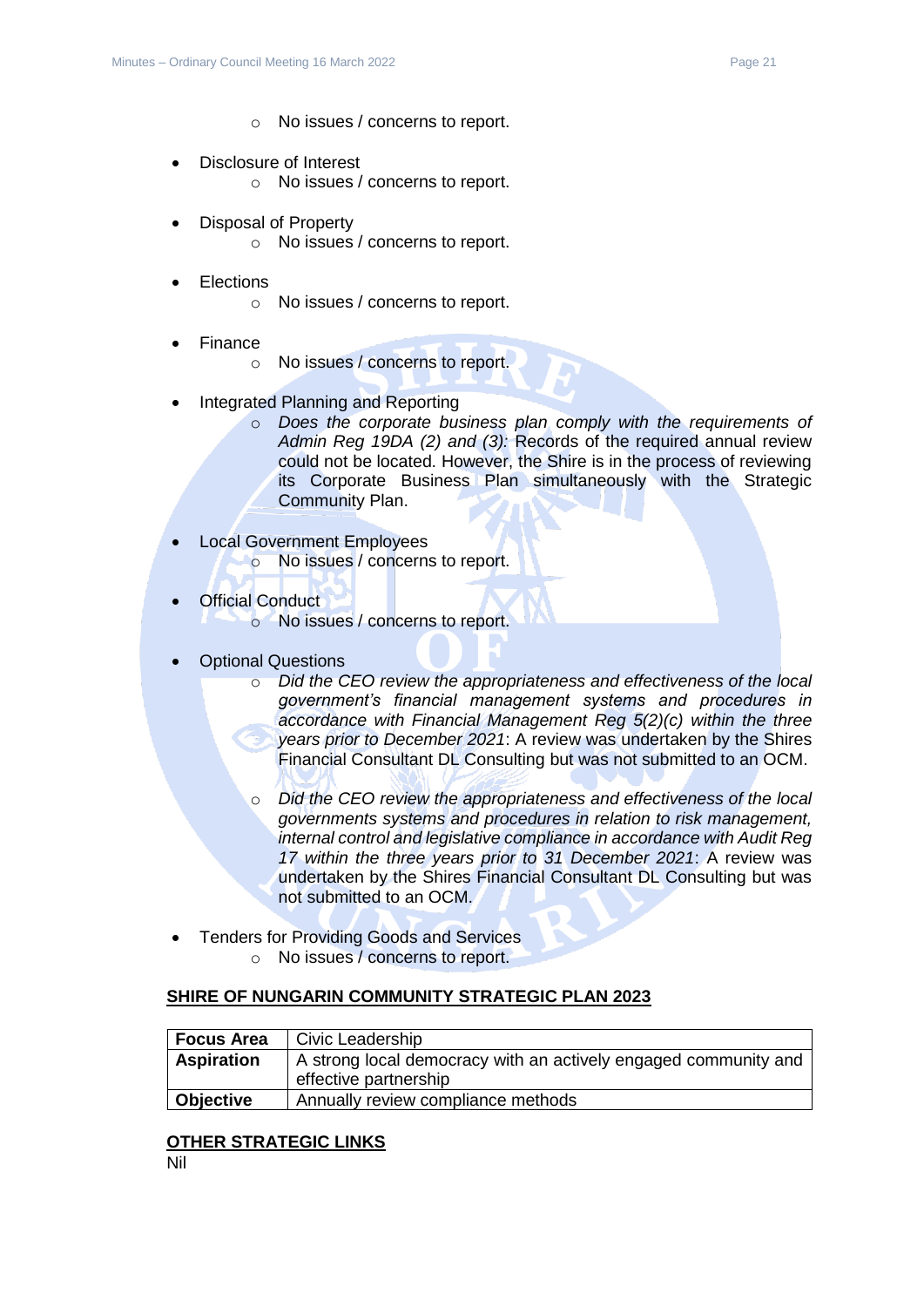# **STATUTORY ENVIRONMENT**

#### *Local Government (Audit) Regulations 1996*

- 14. Compliance audits by local governments
	- (1) A local government is to carry out a compliance audit for the period 1 January to 31 December in each year.
	- (2) After carrying out a compliance audit the local government is to prepare a compliance audit return in a form approved by the Minister.
	- (3A) The local government's audit committee is to review the compliance audit return and is to report to the council the results of that review.
	- (3) After the audit committee has reported to the council under sub regulation (3A), the compliance audit return is to be —
		- (a) presented to the council at a meeting of the council; and
		- (b) adopted by the council; and
		- (c) recorded in the minutes of the meeting at which it is adopted.
- 15. Certified copy of compliance audit return and other documents to be given to Departmental CEO –
	- (1) After the compliance audit return has been presented to the council in accordance with regulation 14(3) a certified copy of the return together with —
		- (a) a copy of the relevant section of the minutes referred to in regulation 14(3)(c); and
		- (b) any additional information explaining or qualifying the compliance audit, is to be submitted to the Departmental CEO by 31 March next following the period to which the return relates.
	- (2) In this regulation certified in relation to a compliance audit return means signed by —
		- (a) the mayor or president; and
		- (b) the CEO

# **SUSTAINABILITY AND RISK CONSIDERATIONS**

**Economic – (Impact on the Economy of the Shire and Region)** Nil

**Social – (Quality of life to community and / or affected land owners)** Nil

**Policy Implications**

Nil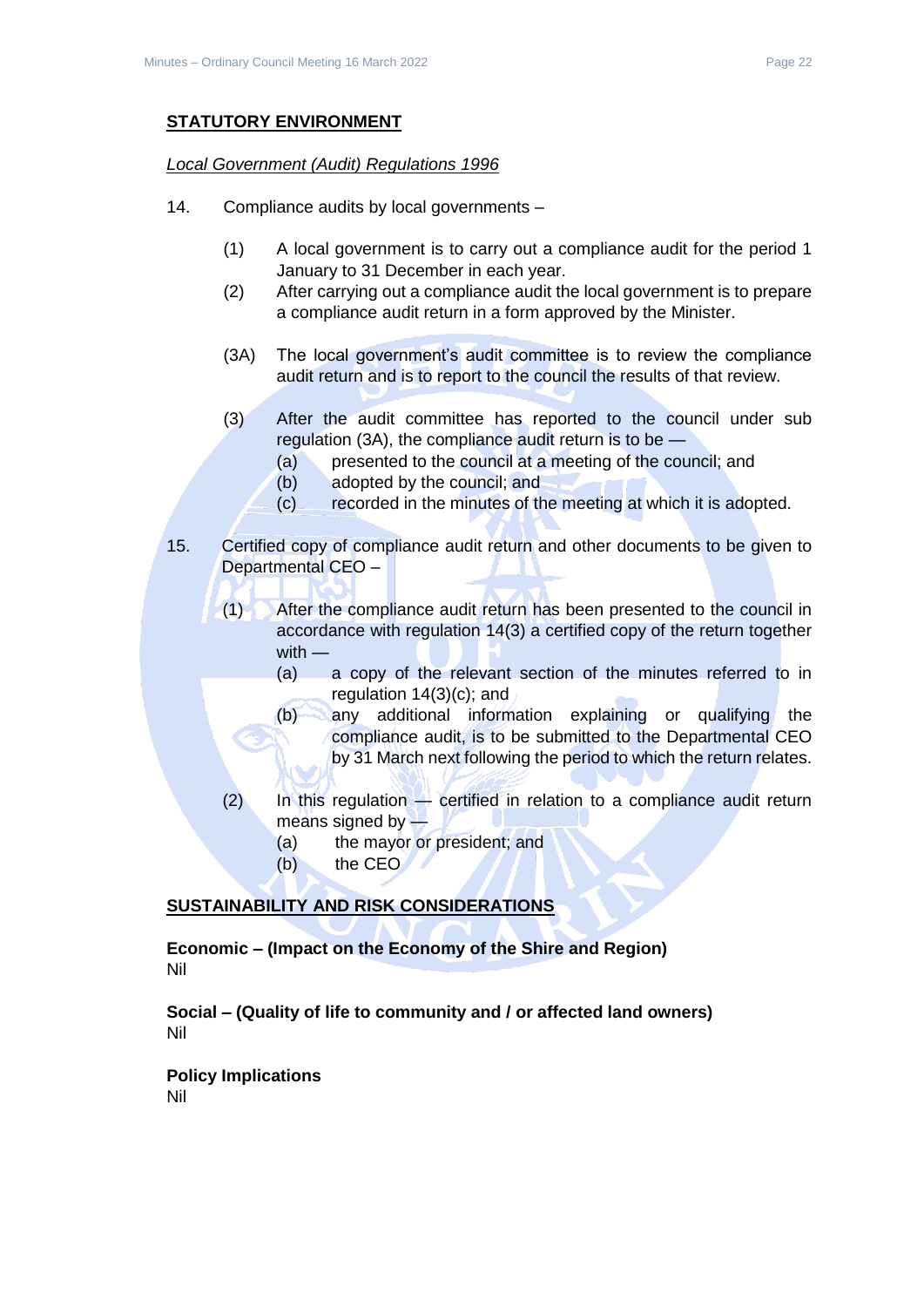#### **Risk Management Implications**

| <b>Risk Level</b> | <b>Comment</b>                                                     |
|-------------------|--------------------------------------------------------------------|
| $ $ High          | Council is required by the Local Government Act 1995, to provide a |
|                   | certified CAR, not providing this would be a breach of the Act.    |

# **CONSULTATION**

Prior to being considered by Council the CAR has been submitted to the Audit Committee.

end

UN

#### **RESOURCE IMPLICATIONS**

**Financial** Nil

**Workforce** Nil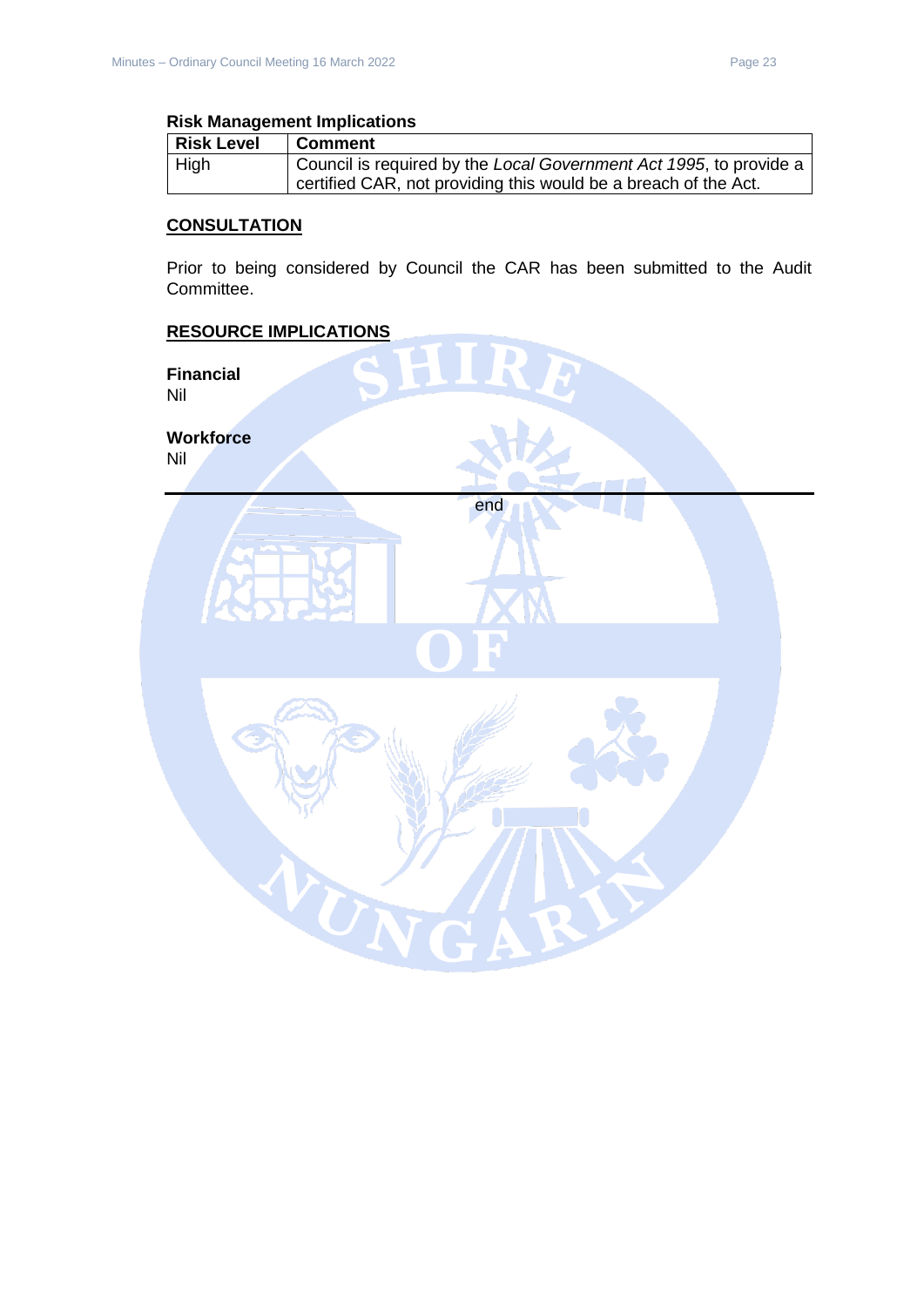<span id="page-23-0"></span>

| 8.6<br><b>ADOPTION - NUNGARIN CARAVAN BASE FUTURE MASTER PLAN</b> |                                       |  |
|-------------------------------------------------------------------|---------------------------------------|--|
| File Ref:                                                         | 3.6.2 Caravan Base Redevelopment      |  |
| <b>Previous Item Ref:</b>                                         | Nil                                   |  |
| <b>Applicant:</b>                                                 | Nil                                   |  |
| <b>Author and Title:</b>                                          | Leonard Long, Chief Executive Officer |  |
| <b>Declaration of Interest:</b>                                   | Nil                                   |  |
| <b>Voting Requirements</b>                                        | Simple Majority                       |  |
| <b>Attachment Number:</b>                                         | 8.6A - Draft Master Plan              |  |
|                                                                   | 8.6B - Phase Plan                     |  |

# **COUNCIL RESOLUTION 6811/03/22**

**That Council Resolves to:** 

**1. Adopt the Nungarin Caravan Base Future Master Plan attached as attachment 8.6A.**

**Moved: Cr M Caughey Seconded: Cr W Lee**

# **IN BRIEF**

Council is requested to consider the adoption of the Nungarin Caravan Base Future Master Plan.

# **BACKGROUND**

The current development style of the caravan base is not being done in a proper and orderly manner. Whilst this approach has worked in the past there is substantial risk of having to redo aspects to enable further development an adopted master plan will eliminate this risk.

# **REPORT DETAIL**

Tourism is an important economic aspect for the Town, and with regard to accommodation the caravan base is the only "mobile" accommodation in town. To capitalise on this, it is important to ensure the development of the caravan base is done in a harmonious and practical manner, this can only be achieved if there is a master plan guiding development.

The development plan will result in the following:

| Description                       | Proposed                  |
|-----------------------------------|---------------------------|
| Camping / caravan bays            | 28                        |
| Camping / caravan bays + ensuites | 5                         |
| Self-contained chalets            | 5                         |
| Total                             | 38                        |
| <b>Ablution facility</b>          | 10 unisex (incl one fully |
|                                   | disabled)                 |
| Laundry                           | Incl – washers and dryers |
| Camping kitchen                   |                           |

**CARRIED 7 / 7**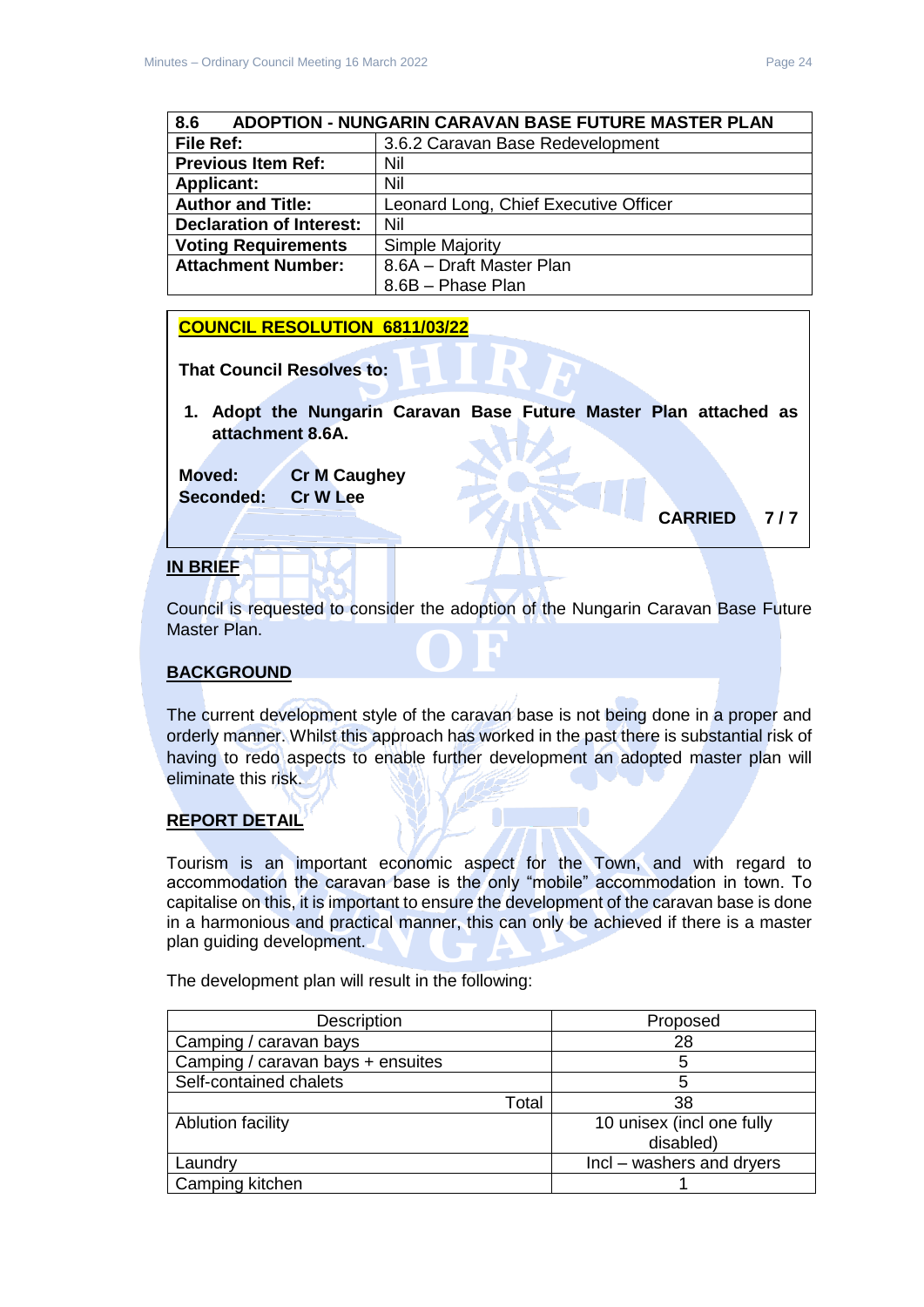| Caravan Dump point |  |
|--------------------|--|
| Septic system      |  |

Due to the cost of implementing the master plan it will be necessary to divide the development into phases as indicated on attachment 8.7B, this will also assist with the budgeting of the various phases and can be captured in the future revisions of the various long-term plans.

In conjunction with the development phases it may be possible to undertake the "low lying" aspects of the development which would not require large amounts of funds, i.e.

- Cleaning out of the new entry way;
- Planting the town dam bank; and
- Replacing the blue metal stone with the recommended pea gravel on the existing bays, which will soften the feel and look of the bays.

These aspects of the development could be undertaken by the depot crew when not constructing / repairing roads.

# **SHIRE OF NUNGARIN COMMUNITY STRATEGIC PLAN 2023**

| <b>Focus Area</b> | Economic                                                         |  |
|-------------------|------------------------------------------------------------------|--|
| <b>Aspiration</b> | A diverse business environment with equitable telecommunications |  |
|                   | and infrastructure. We are uniquely Nungarin in providing a      |  |
|                   | memorable visitor experience.                                    |  |
| <b>Objective</b>  | Promote and develop a thriving tourism sector.                   |  |

# **OTHER STRATEGIC LINKS**

Nil

#### **STATUTORY ENVIRONMENT**

Nil

# **SUSTAINABILITY AND RISK CONSIDERATIONS**

#### **Economic – (Impact on the Economy of the Shire and Region)**

The improvement of the caravan base will result in additional tourist which in turn will have a positive impact on the economy of the Shire and region.

#### **Social – (Quality of life to community and / or affected land owners)**

Although the development of the caravan base may not directly improve the quality of life, it does pose the ability of generating additional income for the Shire which is then used to upgrade / develop other community facilities thereby directly improving the quality of life of the community.

#### **Policy Implications**

Nil

#### **Risk Management Implications**

| <b>Risk Level</b> | <b>Comment</b>                                                   |
|-------------------|------------------------------------------------------------------|
| Medium            | Not having a master plan to work from could result in additional |
|                   | spending which could also slow the completion of the project.    |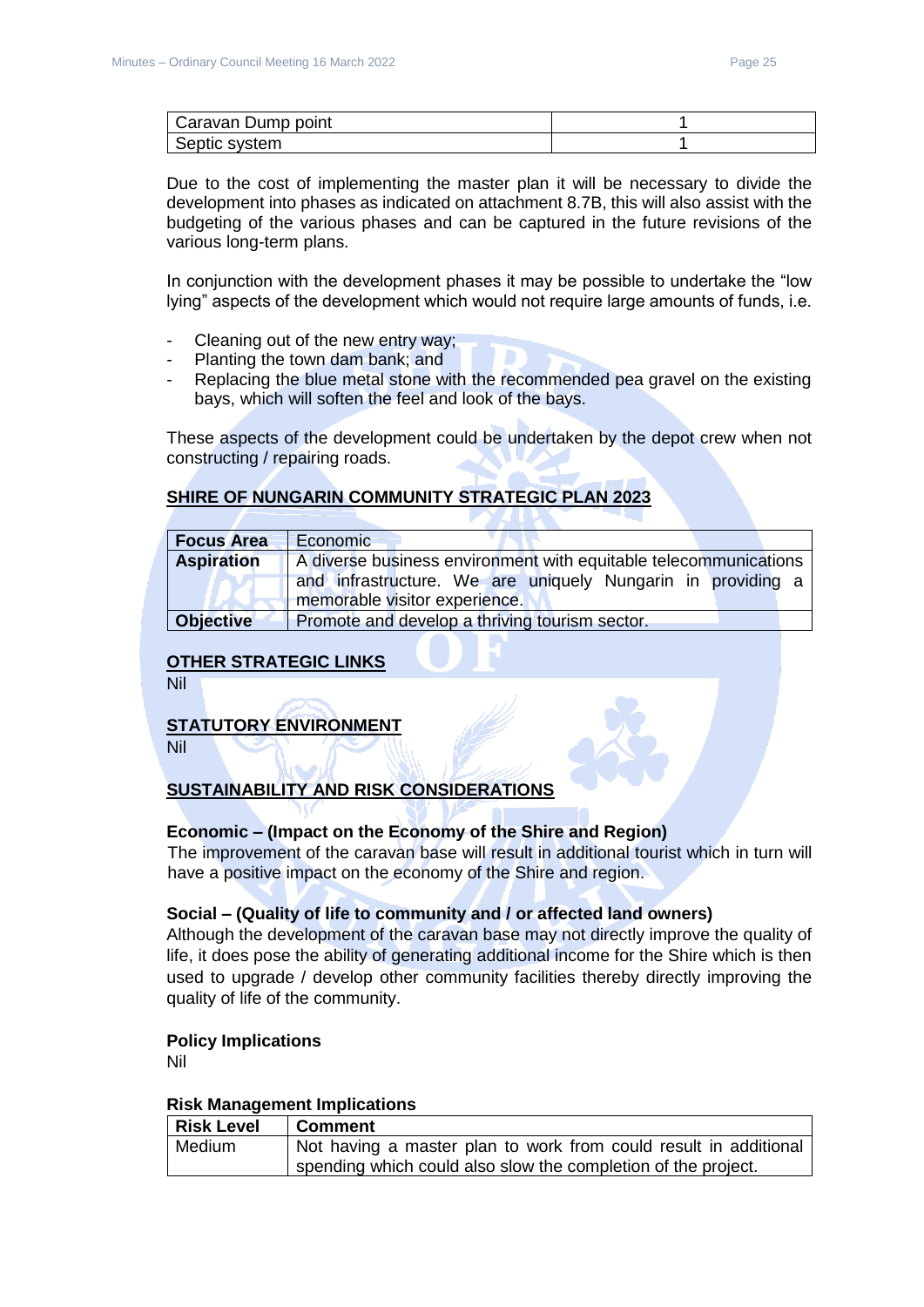# **CONSULTATION**

- The proposed development has been workshopped with elected members at a briefing session.
- A notice was put out via the Shire's Facebook Page requesting members of the community who are interested to contact the Shire to discuss the proposed plan. In this regard only one community member responded.

# **RESOURCE IMPLICATIONS**

# **Financial**

The adoption of the master plan will enable Council to budget for subsequent years.

# **Workforce**

Nil

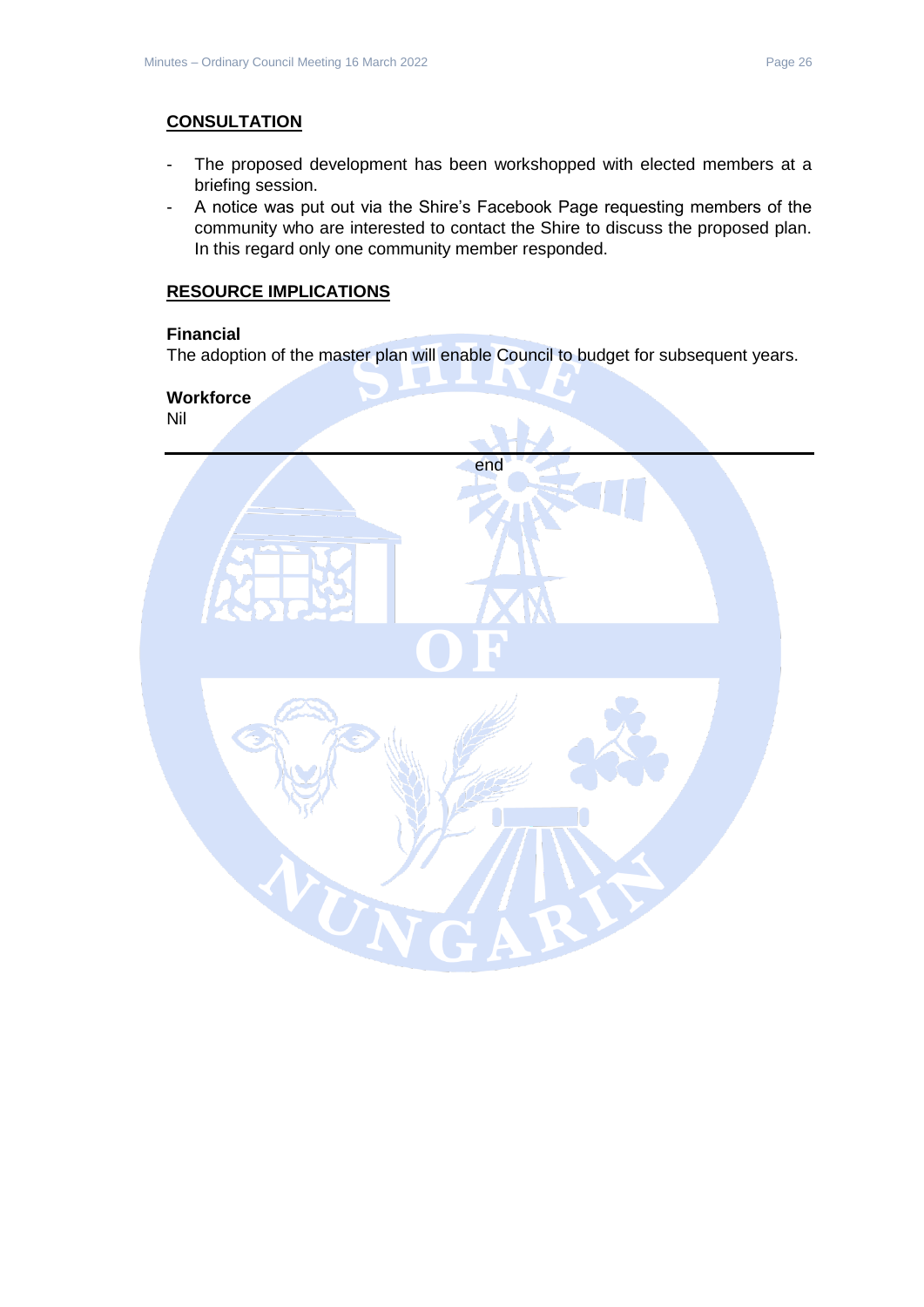<span id="page-26-0"></span>

| <b>REQUEST TO REDUCE FEES - AUSTRALIAN ARMY CADETS CAMP</b><br>8.7 |                                       |  |
|--------------------------------------------------------------------|---------------------------------------|--|
| <b>File Ref:</b>                                                   | 24.2.2                                |  |
| <b>Previous Item Ref:</b>                                          | Nil                                   |  |
| <b>Applicant:</b>                                                  | Nil                                   |  |
| <b>Author and Title:</b>                                           | Leonard Long, Chief Executive Officer |  |
| <b>Declaration of Interest:</b>                                    | Nil                                   |  |
| <b>Voting Requirements</b>                                         | <b>Simple Majority</b>                |  |
| <b>Attachment Number:</b>                                          | Nil                                   |  |

#### **COUNCIL RESOLUTION 6812/03/22**

**That Council Resolves to:** 

- **1. Approve the following reduction of fees for the entry and hire of facilities and portable ablutions required to host the Australian Army Cadets between 9 – 16 April 2022:**
	- **a. Reduce the entry fee to the swimming pool to \$1 per person for the duration of the camp;**
	- **b. Reduce the hire fee of the portable ablutions to \$67 per ablution for the duration of the camp plus \$350 being the cost to have the ablutions emptied after the camp; and**
	- **c. Reduce the camping fee to \$10 per person for the duration of the camp.**
- **2. The fees referred to in (1.) above are subject to the payment of a \$605 bond (\$305 - Rec centre + \$300 – portable ablutions) prior to the event. The bond will be returned on inspection of the facility and Portable Ablutions.**

**Moved: Cr K Dayman Seconded: Cr J Davis**

**CARRIED 7 / 7** 

#### **IN BRIEF**

Council is requested to consider waiving or reducing the fees as approved in the 2021/22 adopted fees and charges.

#### **BACKGROUND**

The Australian Army Cadets host a cadet camp on a biannual basis and has in the past has been hosted in Geraldton or Booragoon. Following a chance visit to Nungarin the Captain of the cadets has identified Nungarin as being an ideal location to host an Army Cadet Camp. Staff have been working closely with the Captain of the cadets to secure the camp in Nungarin.

#### **REPORT DETAIL**

The number of cadets attending the camp will be a minimum of 50 and maximum of 100. The area in which they would like to camp is in the bushland adjacent to the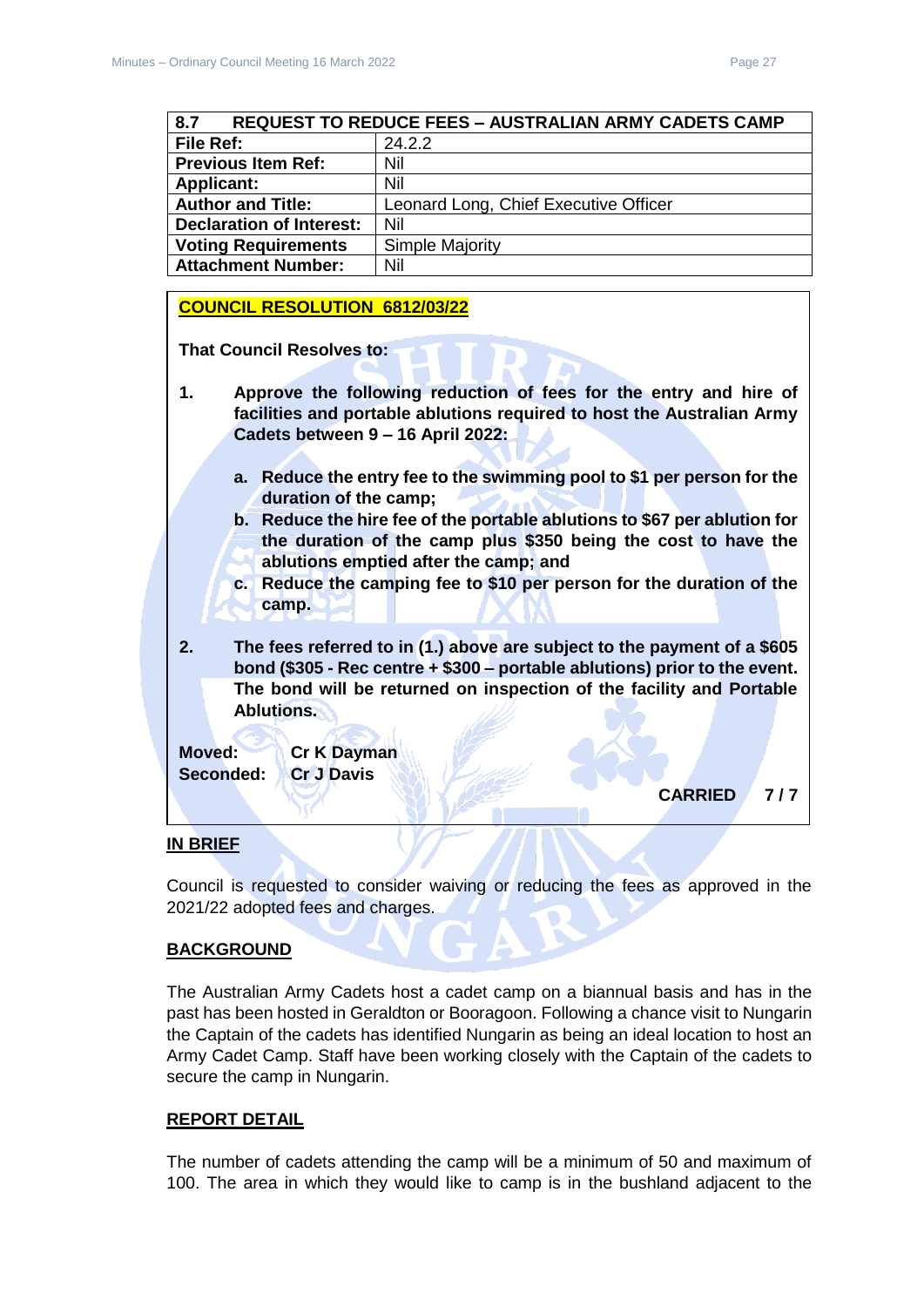swimming pool. To be able to comply with the Army's requirements the camp must be able to provide ablutions, kitchen as well as showers.

The Shire has all the required plant and facilities to be able to accommodate the cadets. However, not all cadets are able to pay the camp costs which is capped at a maximum of \$100 per cadet for the 8 days. The \$100 is used to cover costs associated with transport, food, activities, equipment and the like, not leaving much for rental of facilities.

It has been requested that the cadets be permitted to access the swimming pool and showers potential  $2 - 3$  times during there 8 day stay. To permit this there has to be a pool manager on duty, however, the pool season ends on 31 March 2022 and the camp is proposed to be held between 9 – 16 April 2022. In this regard Crystal Clear Aquatics (current pool management company) has offered to man the pool at no cost to Council during this period.

The hosting of such an event in Nungarin is beneficial to the economy of the town in the sense that the supplies required by the cadets will be sourced locally, it may also result in additional visitors to town.

Officers believe it is important for the Council to support any event held in town and as such recommend the waiver / reduction of hire fees. However, Officers do not support the waiver of any bonds due to the potential of damage to the equipment / plant, considering the bond is refundable.

#### **SHIRE OF NUNGARIN COMMUNITY STRATEGIC PLAN 2023**

| <b>Focus Area</b> | Social                                                             |
|-------------------|--------------------------------------------------------------------|
| <b>Aspiration</b> | Our Shire is healthy and happy, contributing to our progress, with |
|                   | accessible places and spaces and our transport is well connected   |
|                   | and safe                                                           |
| <b>Objective</b>  | Plan and deliver sport and recreation, public and community events |

#### **OTHER STRATEGIC LINKS**

Nil

#### **STATUTORY ENVIRONMENT**

Nil

# **SUSTAINABILITY AND RISK CONSIDERATIONS**

#### **Economic – (Impact on the Economy of the Shire and Region)**

The economy of the town will benefit from the event, as a result of the number of visitors and their subsequent spending power.

#### **Social – (Quality of life to community and / or affected land owners)**

It is proposed that the camp will include an open day of activities where locals within town and the region will be able to partake in events / exercises. Any additional event in town is positive for the community.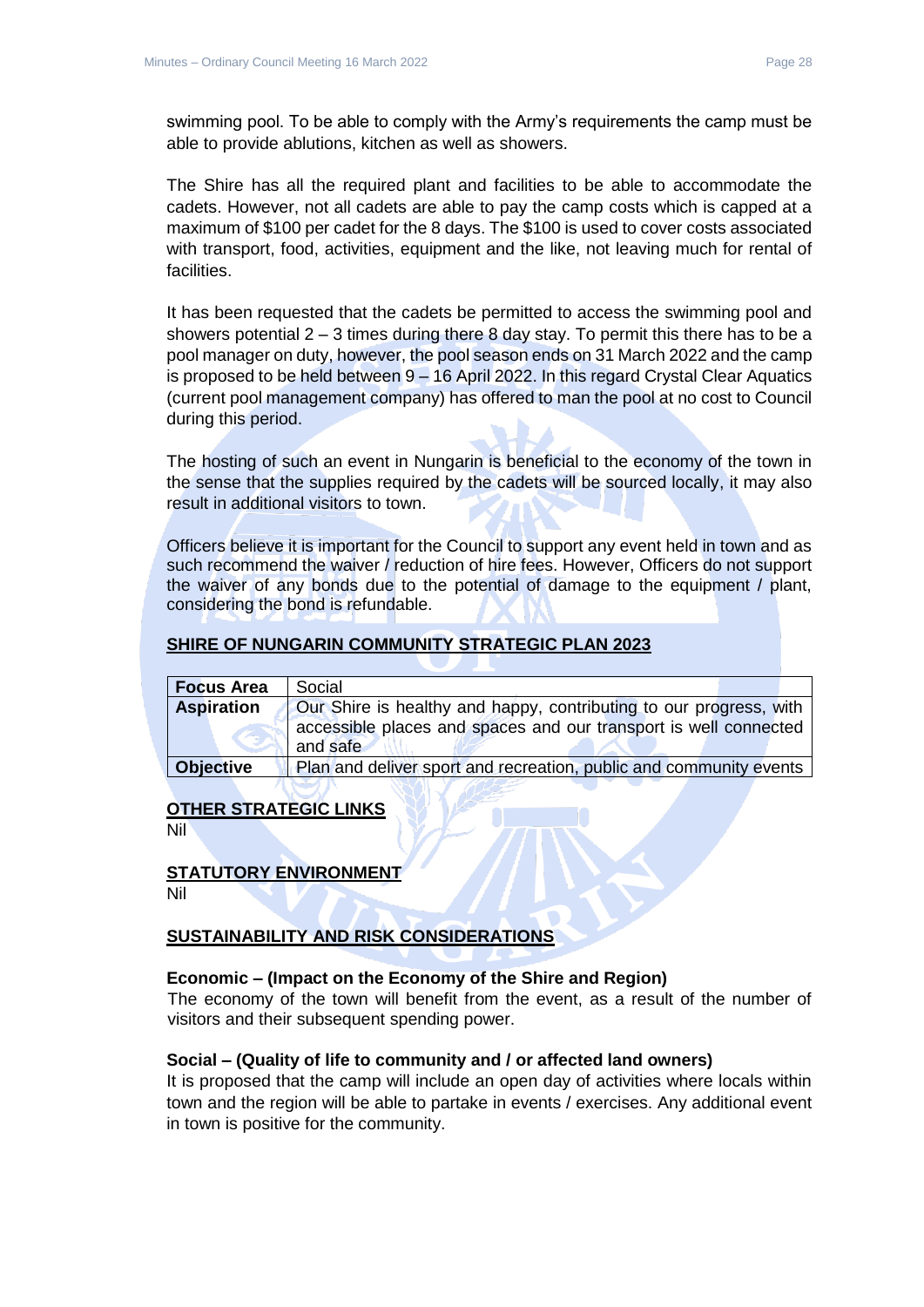# **Policy Implications**

Nil

#### **Risk Management Implications**

| <b>Risk Level</b> | <b>Comment</b>                                                       |
|-------------------|----------------------------------------------------------------------|
| Medium            | Making the event more affordable has the potential to have the event |
|                   | hosted biannually in Nungarin, which would benefit the town and      |
|                   | region.                                                              |

# **CONSULTATION**

Nil

# **RESOURCE IMPLICATIONS**

#### **Financial**

The hire fees associated with the plant and facilities needed to host the camp is as follows:

NA.

HIRE

| <b>Prescribed Fee</b>               |            | <b>Recommended Reduction</b>                |            |
|-------------------------------------|------------|---------------------------------------------|------------|
| Swimming Pool Entry $$1 / day = $3$ |            | Once off entry fee of:                      | $= $1$     |
| Per Portable Ablutions \$67 / day   |            | Once off fee \$67 per toilet for the entire |            |
| Single ablution 7 days              | $= $469$   | period + cleaning cost                      | $= $201 +$ |
| Double ablution 2 days              | $= $268$   | cleaning cost                               |            |
| Camping \$10 / day:                 | $= $70$    | \$10 for the entire period                  |            |
| Recreation Centre / day \$31:       | $= $248$   | As per prescribed fees                      |            |
|                                     | $= $1,058$ |                                             | $= $459$   |
|                                     |            |                                             |            |

# **Workforce**

Nil

end

WN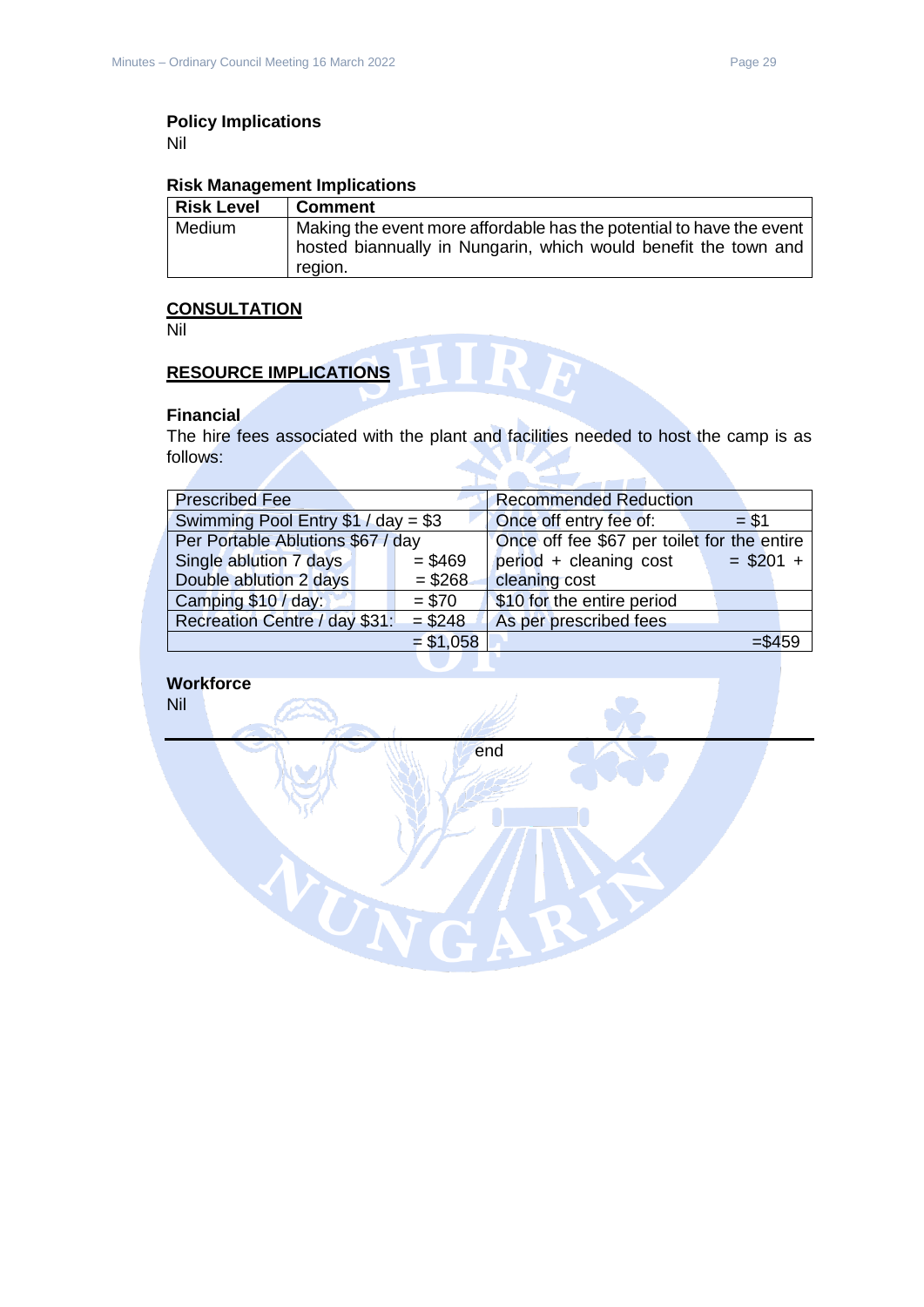<span id="page-29-0"></span>

| l File Ref:                     | 24.2.5 Nungarin Wheatbelt Markets     |  |
|---------------------------------|---------------------------------------|--|
| <b>Previous Item Ref:</b>       | Nil                                   |  |
| <b>Applicant:</b>               | Nil                                   |  |
| <b>Author and Title:</b>        | Leonard Long, Chief Executive Officer |  |
| <b>Declaration of Interest:</b> | Nil                                   |  |
| <b>Voting Requirements</b>      | Simple Majority                       |  |
| Attachment Number:              | Attachment 8.8A - Request letter      |  |

# **OFFICER RECOMMENDATION 6813/03/22**

**That Council Resolves to:** 

- **1. Not support the request from the Nungarin Wheatbelt Market to use Council water and land to allow a stallholder to operate a carwash at the monthly markets.**
- **2. Encourage the Nungarin Wheatbelt Markets to approach a private property owner to negotiate the potential to operate a carwash, after obtaining the appropriate approval.**

**Moved: Cr G Coumbe Seconded: Cr K Dayman**

**CARRIED 7 / 7** 

# **IN BRIEF**

Council is requested to consider the request from the Nungarin Wheatbelt Markets to use Council water and land for a stallholder to operate a carwash at the markets.

# **BACKGROUND**

The Nungarin Wheatbelt Markets are held on the first Sunday of every month. A request has been received from the Nungarin Wheatbelt Markets Committee (NWMC) to allow a new stall holder to operate a carwash during the markets.

# **REPORT DETAIL**

It is proposed that the carwash be operated from the sandy laneway between the public toilets and Radcliffe Park, with water being sourced from the public ablutions. The NWMC estimates that two buckets of water will be required for each car washed.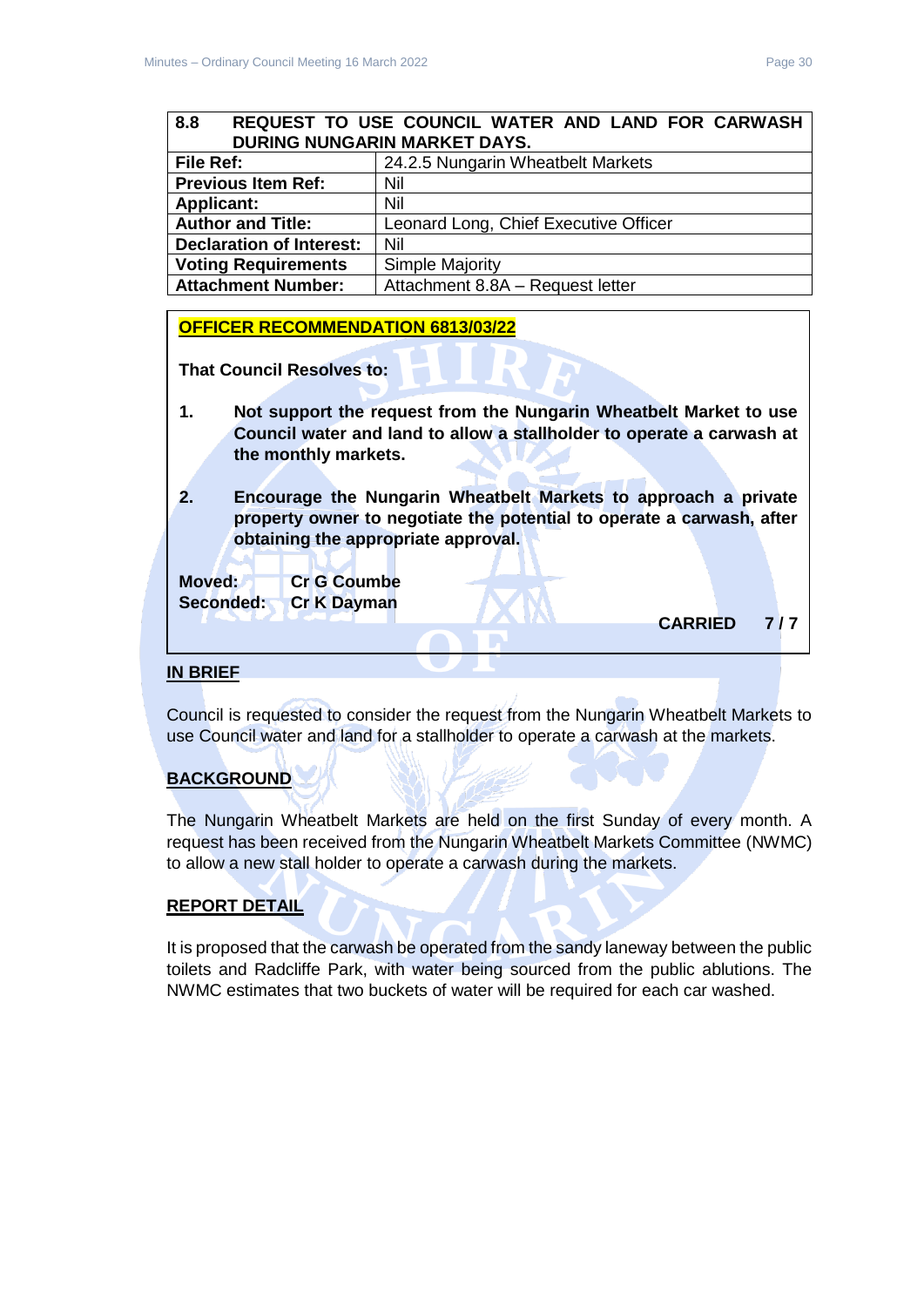

Officers have a number of concerns regarding the request:

- 1. Use Council water which is essentially for the benefit of a private "business". Even if the operator was to offer to pay for the water used there is no separate meter on the building. It would not be possible to differentiate water used for the ablutions versus the carwash operator.
- 2. The proposed location to operate the carwash is on land owned by the Council, and does not have the required drainage to accommodate a carwash. A carwash is required to have a drainage system approved by an Environmental Health Officer, to prevent any pollution. Although it is acknowledged the potential for pollution is minimal, should Council approve the use it will become liable for any pollution caused. A further concern is the water runoff resulting from the carwash, which could run into the street and may result in a slipping hazard.
- 3. In addition to (2) above the proposed location is adjacent to a playground and public ablutions. It is a safety risk to have the proposed use in such close proximity to public facilities. Should Council approve the use it may be held liable should somebody get injured due to the carwash operations.

Whilst officers are supportive of any new use in town the risk to Council needs to be considered first and foremost. It is recommended the NWMC contact a local private property owner who would be willing to accommodate a carwash. However, it must be noted approval to operate a carwash will still be required from the Shire's Environmental Health Officer.

| <b>Focus Area</b> | Social                                                                                                                                             |
|-------------------|----------------------------------------------------------------------------------------------------------------------------------------------------|
| <b>Aspiration</b> | Our Shire is healthy and happy, contributing to our progress, with<br>accessible places and spaces and our transport is well connected<br>and safe |
| <b>Objective</b>  | Plan and deliver sport and recreation, public and community events                                                                                 |

#### **SHIRE OF NUNGARIN COMMUNITY STRATEGIC PLAN 2023**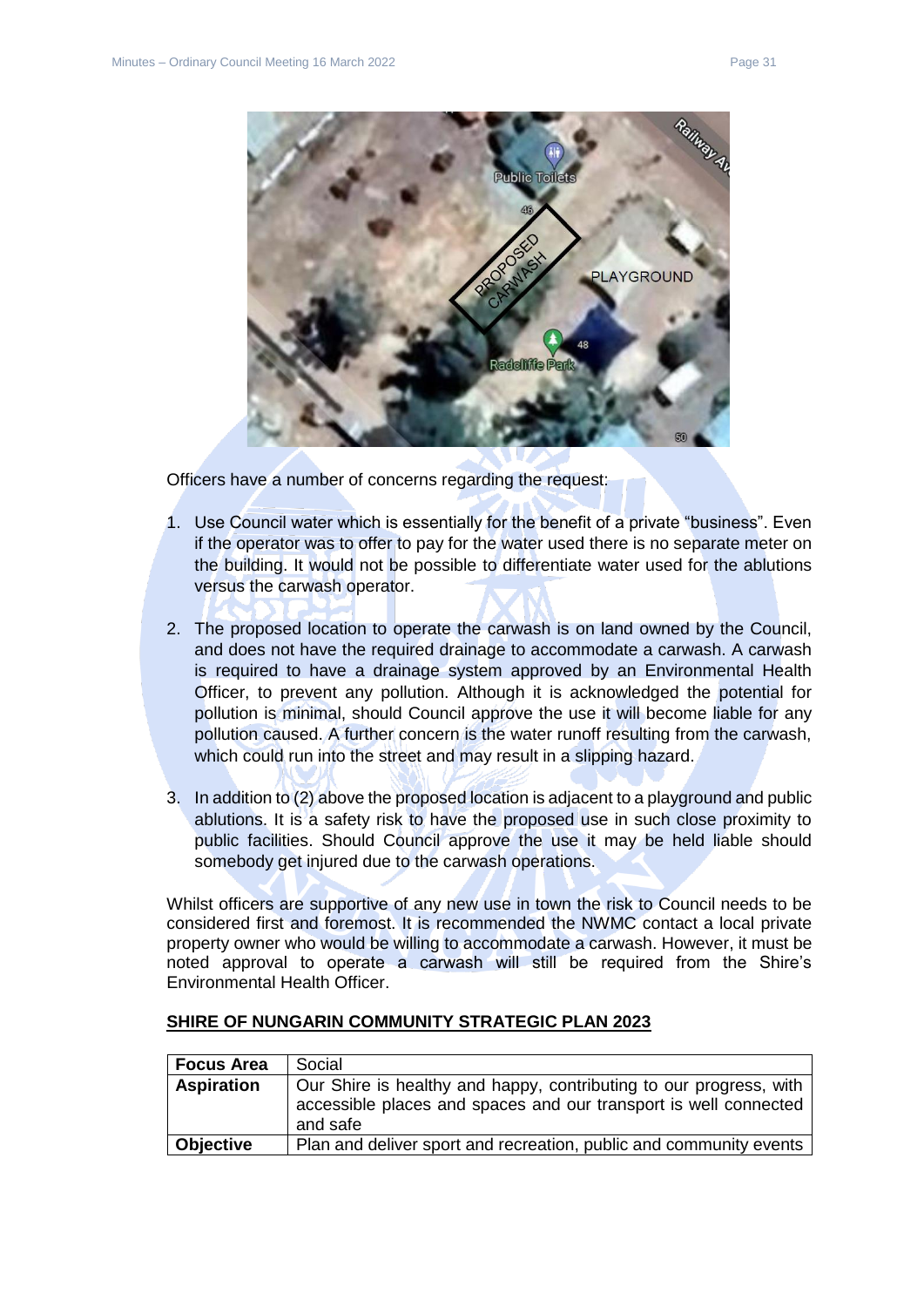#### **OTHER STRATEGIC LINKS** Nil

#### **STATUTORY ENVIRONMENT** Nil

# **SUSTAINABILITY AND RISK CONSIDERATIONS**

**Economic – (Impact on the Economy of the Shire and Region)** Nil

**Social – (Quality of life to community and / or affected land owners)** Nil

#### **Policy Implications**

Nil

#### **Risk Management Implications**

| <b>Risk Level</b> | <b>Comment</b>                                                           |
|-------------------|--------------------------------------------------------------------------|
| High              | Approving the use may result in significant liabilities for Council with |
|                   | regard to pollution and safety.                                          |

# **CONSULTATION**

Nil

# **RESOURCE IMPLICATIONS**

VON

**Financial**

Nil

**Workforce**

Nil

end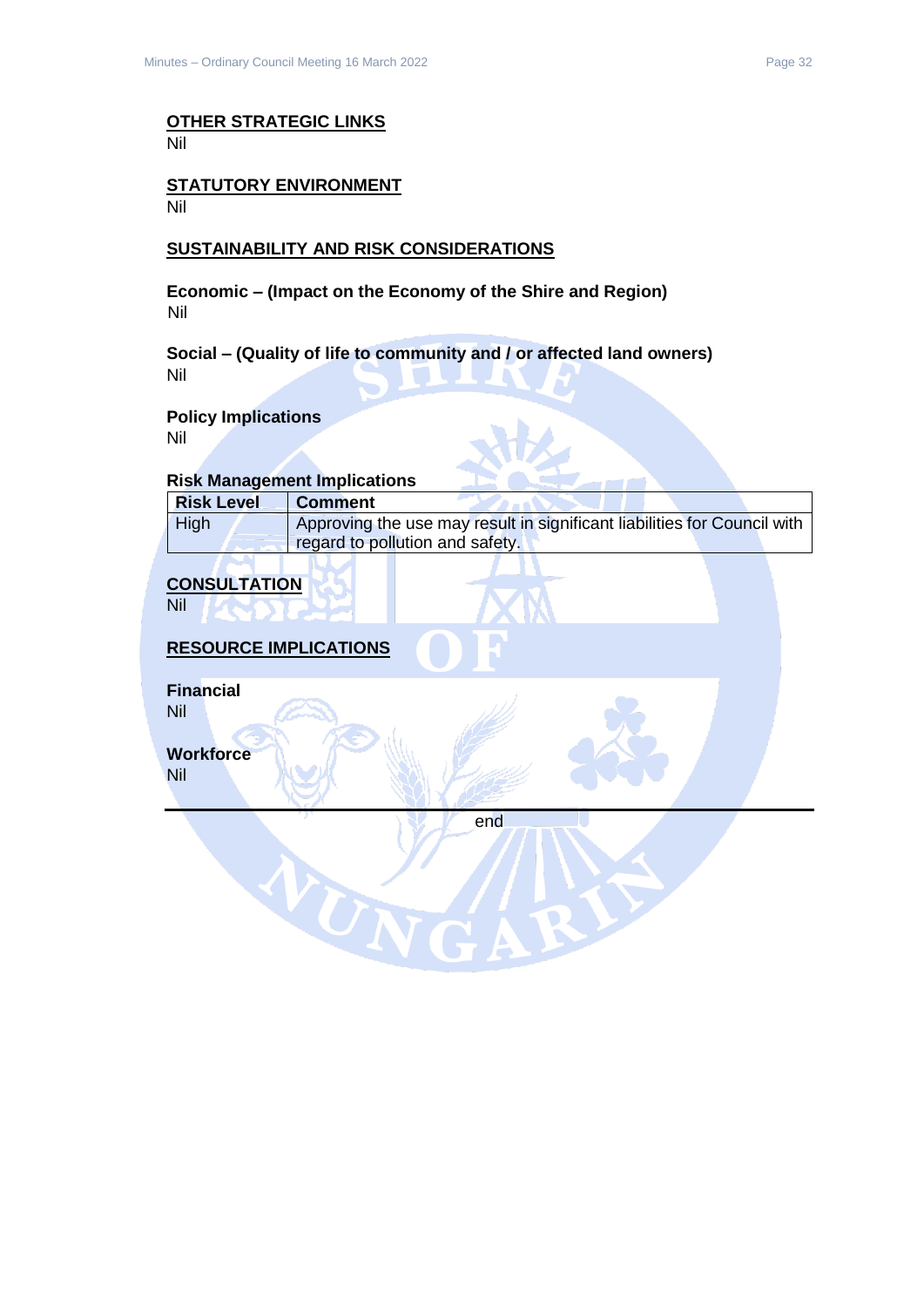#### <span id="page-32-1"></span><span id="page-32-0"></span>**9. DELEGATES REPORTS**

#### **9.1 Cr O'Connell** (**APPENDIX 9.1A**)

#### <span id="page-32-2"></span>**9.2 Cr Coumbe**

Museum meeting re- vintage rally

<span id="page-32-3"></span>**10. NEW BUSINESS OF AN URGENT NATURE** Nil

#### <span id="page-32-4"></span>**11. CONFIDENTIAL ITEMS OF BUSINESS**

| <b>COUNCIL RESOLUTION 6814/03/22</b> |  |  |
|--------------------------------------|--|--|
|                                      |  |  |

**That Council Resolves to:** 

**1. Proceed behind closed doors as per Section 5.23(2) of the** *Local Government Act 1995***, for considering items 11.1 and 11.2, the time being 3:49pm.** 

**Moved: Cr RE O'Connell Seconded: Cr K Dayman**

**CARRIED 7 / 7** 

<span id="page-32-5"></span>

| <b>CONFIDENTIAL ITEM: DEFAULT RATE PAYERS</b><br>11.1 |                                       |  |
|-------------------------------------------------------|---------------------------------------|--|
| <b>File Ref:</b>                                      | 23 - Rates and Valuations             |  |
| <b>Previous Item Ref:</b>                             | OCM 6790/12/21                        |  |
| <b>Applicant:</b>                                     | Nil                                   |  |
| <b>Author and Title:</b>                              | Leonard Long, Chief Executive Officer |  |
| <b>Declaration of Interest:</b>                       | Nil                                   |  |
| <b>Voting Requirements</b>                            | <b>Simple Majority</b>                |  |
| <b>Attachment Number:</b>                             | Nil                                   |  |

**Note: Council Resolution for item 11.1 (COUNCIL RESOLUTION 6815/03/22) remain confidential in accordance with Regulation 14(2) of the** *Local Government (Administration) Regulations 1996***.**

**CEO declared a financial interest and left the chambers at 3:59pm CEO returned to the chambers at 4:04pm Manager Works and Services left the chambers at 3:59pm Manager Works and Services returned to the chambers at 4:04pm Cr Lee left the chambers 4:02pm Cr Lee returned to the chambers 4:03pm**

N IZ

<span id="page-32-6"></span>

| 11.2      | CONFIDENTIAL ITEM: CHIEF EXECUTIVE OFFICER ANNUAL |                         |  |  |
|-----------|---------------------------------------------------|-------------------------|--|--|
|           | <b>PERFORMANCE REVIEW</b>                         |                         |  |  |
| File Ref: |                                                   | 20.2.9 - Personnel File |  |  |